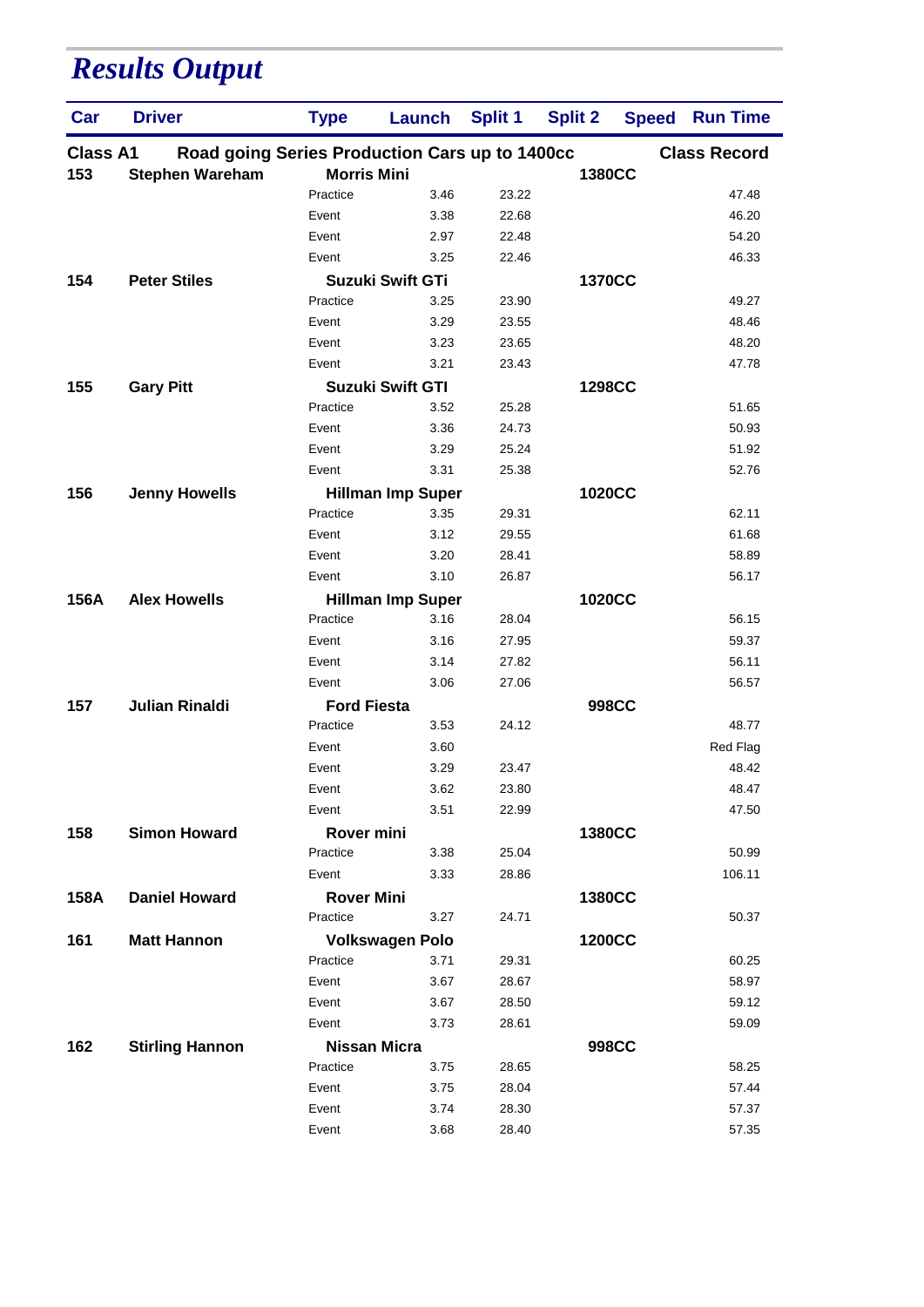| Car | <b>Driver</b>      | <b>Type</b>   | Launch                  | <b>Split 1</b> | <b>Split 2</b> | <b>Speed</b> | <b>Run Time</b> |
|-----|--------------------|---------------|-------------------------|----------------|----------------|--------------|-----------------|
| 163 | <b>Roger Coote</b> |               | <b>Fiat Panda 100HP</b> |                | <b>1368CC</b>  |              |                 |
|     |                    | Practice      | 3.43                    | 26.36          |                |              | 54.05           |
|     |                    | Event         | 3.31                    | 25.71          |                |              | 53.11           |
|     |                    | Event         | 3.39                    | 25.61          |                |              | 52.98           |
|     |                    | Event         | 3.30                    | 25.60          |                |              | 52.95           |
| 164 | <b>Martin Bell</b> | <b>Nissan</b> |                         |                | 1198CC         |              |                 |
|     |                    | Practice      | 3.67                    | 29.01          |                |              | 59.00           |
|     |                    | Event         | 3.69                    | 28.38          |                |              | 57.57           |
|     |                    | Event         | 3.67                    | 28.15          |                |              | 57.30           |
|     |                    | Event         | 3.58                    | 27.96          |                |              | 57.17           |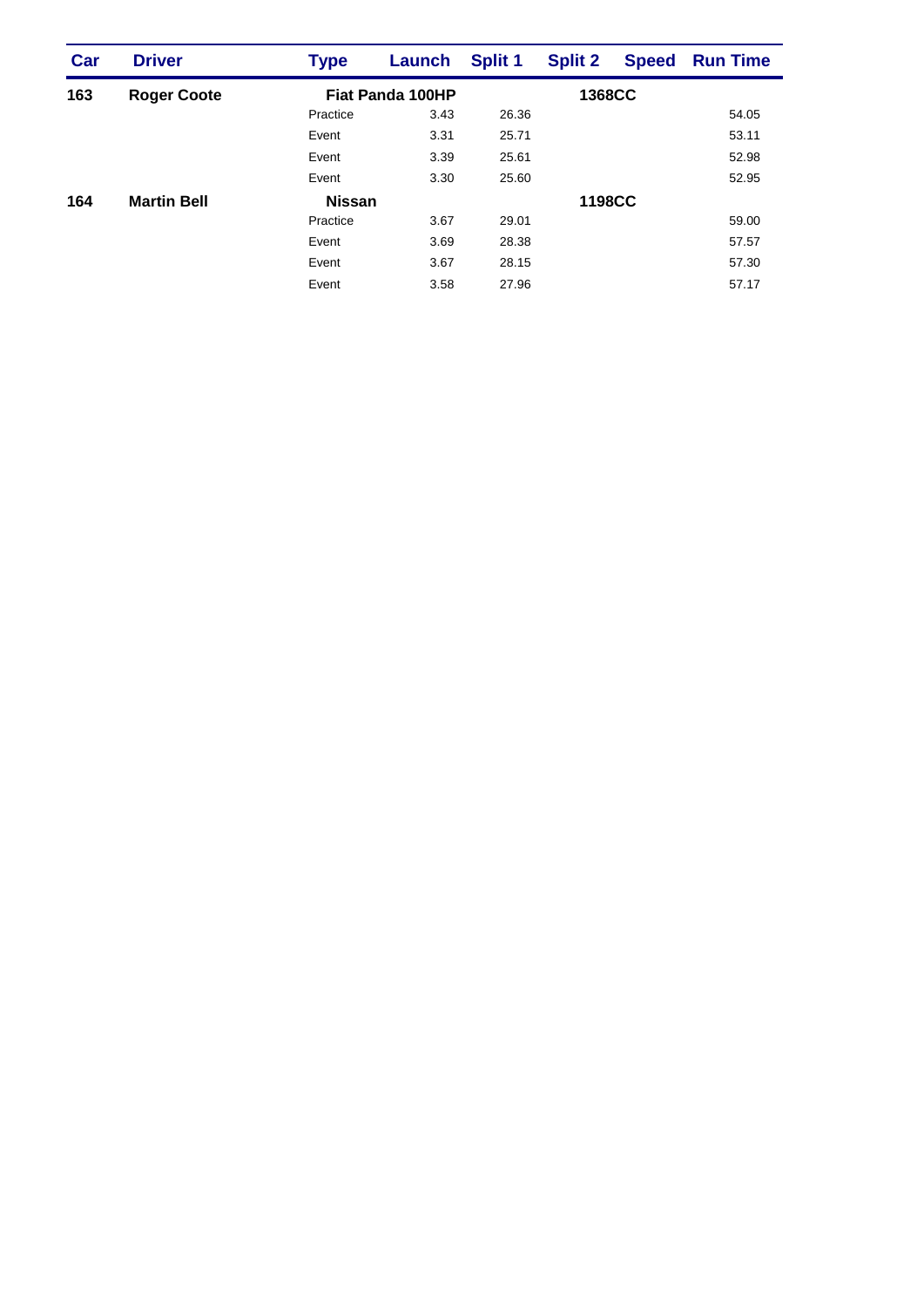| Car             | <b>Driver</b>                                          | <b>Type</b>        | Launch                 | <b>Split 1</b> | <b>Split 2</b> | <b>Speed</b> | <b>Run Time</b>     |
|-----------------|--------------------------------------------------------|--------------------|------------------------|----------------|----------------|--------------|---------------------|
| <b>Class A2</b> | Road going Series Production Cars over 1400cc and up t |                    |                        |                |                |              | <b>Class Record</b> |
| 141             | <b>Michael Sutton</b>                                  |                    | <b>Toyota Corolla</b>  |                | <b>1800CC</b>  |              |                     |
|                 |                                                        | Practice           | 3.20                   | 24.83          |                |              | 51.18               |
|                 |                                                        | Event              | 3.19                   | 23.68          |                |              | 48.56               |
|                 |                                                        | Event              | 3.19                   | 23.61          |                |              | 48.75               |
|                 |                                                        | Event              | 3.34                   | 23.56          |                |              | 48.57               |
| 142             | <b>Jonathan Langmead</b>                               | <b>Lotus Elise</b> |                        |                | 1796CC         |              |                     |
|                 |                                                        | Practice           | 2.77                   | 21.96          |                |              | 45.09               |
|                 |                                                        | Event              | 2.67                   | 21.26          |                |              | 43.65               |
|                 |                                                        | Event              | 2.65                   | 21.31          |                |              | 43.84               |
|                 |                                                        | Event              | 2.71                   | 21.26          |                |              | Flag                |
|                 |                                                        | Event              | 2.67                   | 21.31          |                |              | 43.67               |
| 143             | <b>Martin Ellis</b>                                    |                    | <b>Ford Escort MK2</b> |                | <b>1720CC</b>  |              |                     |
|                 |                                                        | Practice           | 2.96                   | 22.43          |                |              | 46.27               |
|                 |                                                        | Event              | 2.88                   | 21.87          |                |              | 45.38               |
|                 |                                                        | Event              | 2.86                   | 22.13          |                |              | 46.00               |
|                 |                                                        | Event              | 2.80                   | 21.71          |                |              | 45.32               |
| 143A            | <b>Steve Ellis</b>                                     |                    | Ford escort mk2        |                | <b>1720CC</b>  |              |                     |
|                 |                                                        | Practice           | 3.23                   | 23.26          |                |              | 47.78               |
|                 |                                                        | Event              | 2.97                   | 22.27          |                |              | 46.72               |
|                 |                                                        | Event              | 3.07                   | 22.73          |                |              | 47.05               |
|                 |                                                        | Event              | 2.97                   | 22.34          |                |              | 46.21               |
| 145             | <b>James Hudson</b>                                    | <b>VW Golf</b>     |                        |                | 1781CC         |              |                     |
|                 |                                                        | Practice           | 3.10                   | 22.19          |                |              | 45.45               |
|                 |                                                        | Event              | 3.13                   | 22.10          |                |              | 45.38               |
|                 |                                                        | Event              | 3.14                   | 21.55          |                |              | 44.61               |
| 146             | <b>Ian Peacock</b>                                     |                    | <b>Citroen c2vts</b>   |                | <b>1600CC</b>  |              |                     |
|                 |                                                        | Practice           | 3.22                   | 25.27          |                |              | 51.82               |
|                 |                                                        | Event              | 3.18                   | 24.36          |                |              | 50.09               |
|                 |                                                        | Event              | 3.08                   | 24.29          |                |              | 49.94               |
|                 |                                                        | Event              | 3.10                   | 24.59          |                |              | 50.81               |
| 147             | <b>Alan Hawkins</b>                                    | <b>Toyota MR2</b>  |                        |                | 1794CC         |              |                     |
|                 |                                                        | Practice           | 3.21                   | 25.53          |                |              | 51.64               |
|                 |                                                        | Event              | 3.15                   | 25.52          |                |              | 51.51               |
|                 |                                                        | Event              | 3.14                   | 24.94          |                |              | 50.38               |
|                 |                                                        | Event              | 3.12                   | 25.08          |                |              | 50.87               |
| 148             | <b>Roger Hodgson</b>                                   | <b>MG TF160</b>    |                        |                | 1796CC         |              |                     |
|                 |                                                        | Practice           | 3.17                   | 26.24          |                |              | 54.58               |
|                 |                                                        | Event              | 3.01                   | 25.07          |                |              | 52.31               |
|                 |                                                        | Event              | 2.92                   | 25.09          |                |              | 52.12               |
|                 |                                                        | Event              | 2.95                   | 25.41          |                |              | 51.61               |
| 149             | lan Cameron                                            | <b>MG Midget</b>   |                        |                | <b>1500CC</b>  |              |                     |
|                 |                                                        | Practice           | 3.37                   | 29.54          |                |              | 60.85               |
|                 |                                                        | Event              | 3.39                   | 27.72          |                |              | 57.05               |
|                 |                                                        | Event              | 3.31                   | 27.82          |                |              | 57.40               |
|                 |                                                        | Event              | 3.24                   | 27.66          |                |              | 57.03               |
| 150             | <b>Steven Hepworth</b>                                 |                    | <b>Ford Cortina GT</b> |                | 1558CC         |              |                     |
|                 |                                                        | Practice           | 3.39                   | 26.76          |                |              | 56.19               |
|                 |                                                        | Event              | 3.30                   | 26.42          |                |              | 55.15               |
|                 |                                                        | Event              | 3.44                   | 26.39          |                |              | 54.95               |
|                 |                                                        | Event              | 3.37                   | 25.85          |                |              | 54.15               |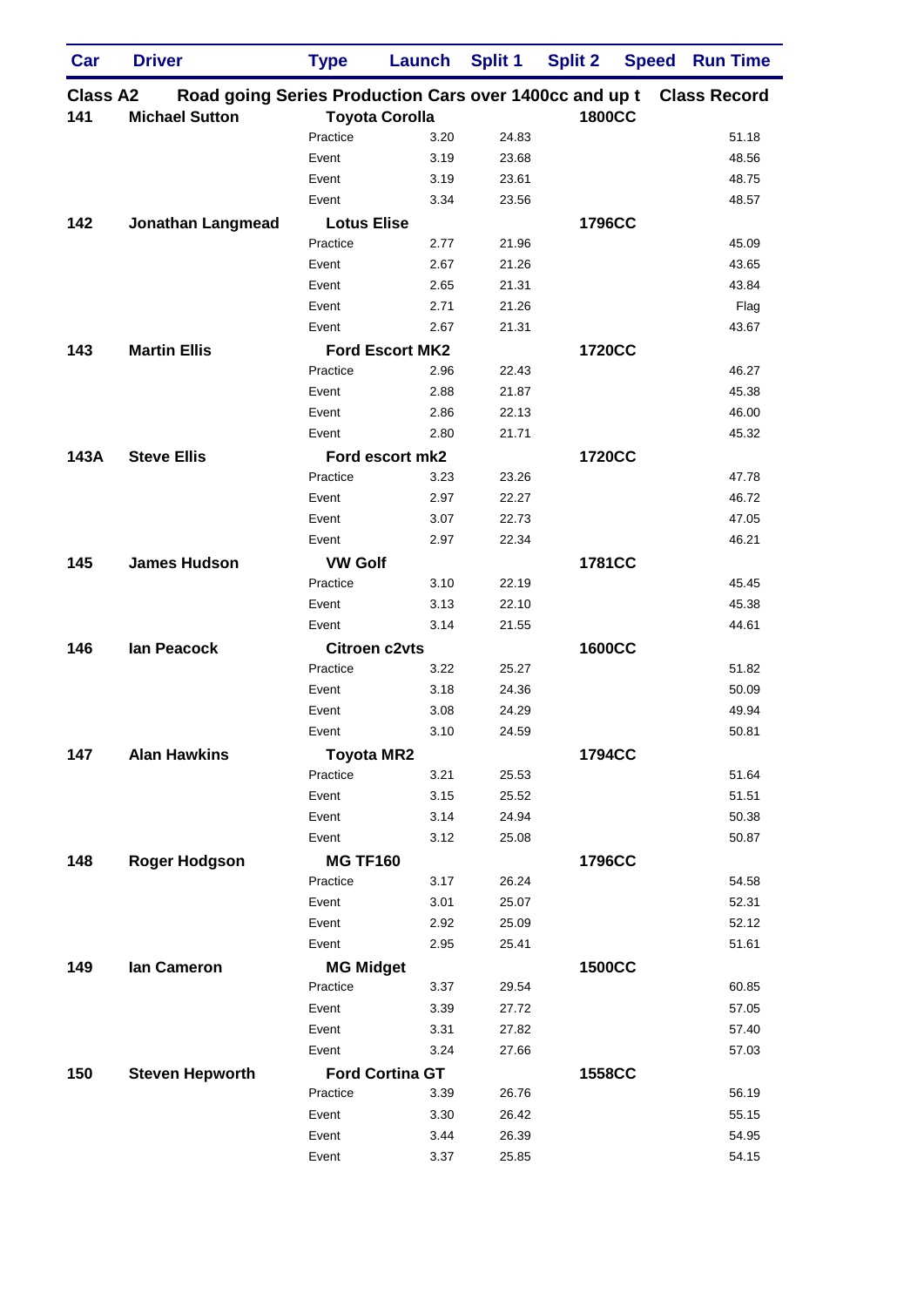| Car | <b>Driver</b>          | Type     | Launch                | <b>Split 1</b> | <b>Split 2</b> | <b>Speed</b> | <b>Run Time</b> |
|-----|------------------------|----------|-----------------------|----------------|----------------|--------------|-----------------|
| 151 | <b>Charles White</b>   |          | <b>Lotus Elise S2</b> |                | 1796CC         |              |                 |
|     |                        | Practice | 3.26                  | 27.14          |                |              | 55.26           |
|     |                        | Event    | 3.27                  | 25.58          |                |              | 52.68           |
|     |                        | Event    | 3.15                  | 26.04          |                |              | 54.88           |
|     |                        | Event    | 3.14                  | 25.45          |                |              | 53.07           |
| 152 | <b>Robert Thompson</b> |          | <b>Vauxhall Nova</b>  |                | 1798CC         |              |                 |
|     |                        | Practice | 3.18                  | 23.51          |                |              | 48.06           |
|     |                        | Event    | 3.20                  | 22.60          |                |              | 46.17           |
|     |                        | Event    | 3.13                  | 22.67          |                |              | 46.45           |
|     |                        | Event    | 3.13                  | 22.49          |                |              | 46.20           |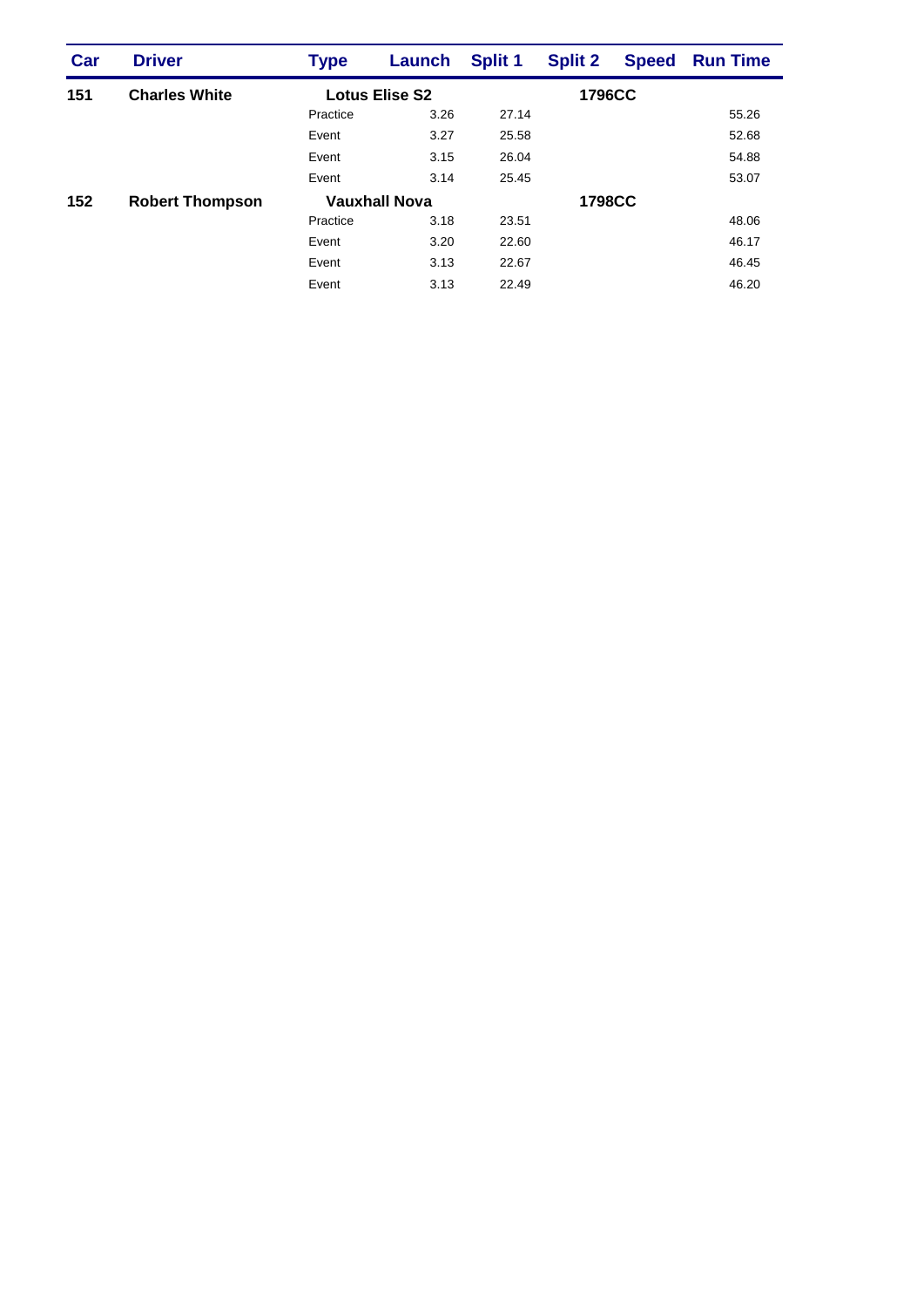| Car             | <b>Driver</b>                                          | <b>Type</b>    | Launch                    | <b>Split 1</b> | <b>Split 2</b> | <b>Speed</b> | <b>Run Time</b>     |
|-----------------|--------------------------------------------------------|----------------|---------------------------|----------------|----------------|--------------|---------------------|
| <b>Class A3</b> | Road going Series Production Cars over 1800cc and up t |                |                           |                |                |              | <b>Class Record</b> |
| 116             | <b>Simon Neve</b>                                      |                | <b>Mitsubishi Lancer</b>  |                |                | cc           |                     |
|                 |                                                        | Practice       | 2.66                      | 22.90          |                |              | 48.33               |
|                 |                                                        | Event          | 2.62                      | 22.54          |                |              | 46.86               |
|                 |                                                        | Event          | 2.59                      | 22.34          |                |              | 46.41               |
|                 |                                                        | Event          | 2.62                      | 22.31          |                |              | 46.53               |
| 127             | <b>John White</b>                                      | Audi A3        |                           |                | 1781CC         |              |                     |
|                 |                                                        | Practice       | 2.69                      | 23.05          |                |              | 46.95               |
|                 |                                                        | Event          | 2.74                      | 22.76          |                |              | 46.19               |
|                 |                                                        | Event          | 2.76                      | 23.01          |                |              | 47.18               |
| 129             | <b>James Wills</b>                                     |                | <b>Renault Clio 197</b>   |                | <b>1998CC</b>  |              |                     |
|                 |                                                        | Practice       | 3.23                      | 24.32          |                |              | 49.33               |
|                 |                                                        | Event          | 3.41                      | 23.58          |                |              | 47.84               |
|                 |                                                        | Event          | 3.12                      | 22.63          |                |              | 47.62               |
|                 |                                                        | Event          | 3.16                      | 23.29          |                |              | 47.57               |
| 130             | <b>John Le Poidevin</b>                                |                | <b>Ford Fiesta ST</b>     |                | <b>1600CC</b>  |              |                     |
|                 |                                                        | Practice       | 3.45                      | 24.14          |                |              | 48.69               |
|                 |                                                        | Event          | 3.42                      | 23.98          |                |              | 48.51               |
|                 |                                                        | Event          | 3.36                      | 23.79          |                |              | 48.37               |
|                 |                                                        | Event          | 3.45                      | 23.75          |                |              | 48.83               |
| 131             | <b>Paul Finch</b>                                      |                | <b>Ford escort Mexico</b> |                | 1993CC         |              |                     |
|                 |                                                        | Practice       | 3.33                      | 24.49          |                |              | 49.74               |
|                 |                                                        | Event          | 3.28                      | 23.15          |                |              | 47.37               |
|                 |                                                        | Event          | 3.24                      | 22.99          |                |              | 47.20               |
|                 |                                                        | Event          | 3.29                      | 23.18          |                |              | 47.28               |
| 132             | <b>Giles Maddever</b>                                  |                | <b>Toyota Yaris</b>       |                | <b>1618CC</b>  |              |                     |
|                 |                                                        | Practice       | 2.70                      | 23.39          |                |              | 47.75               |
|                 |                                                        | Event          | 2.67                      | 22.87          |                |              | 47.47               |
|                 |                                                        | Event          | 2.61                      | 22.62          |                |              | 46.77               |
|                 |                                                        | Event          | 2.62                      | 22.69          |                |              | 46.59               |
| 133             | <b>Harry Harris</b>                                    | Mazda MX5      |                           |                | <b>1798CC</b>  |              |                     |
|                 |                                                        | Practice       | 3.04                      | 23.49          |                |              | 49.17               |
|                 |                                                        | Event          | 3.07                      | 22.74          |                |              | 47.99               |
|                 |                                                        | Event          | 2.95                      | 23.16          |                |              | 48.23               |
|                 |                                                        | Event          | 2.97                      | 22.56          |                |              | 47.56               |
| 136             | <b>Steve Roue</b>                                      | <b>Audi TT</b> |                           |                | <b>1800CC</b>  |              |                     |
|                 |                                                        | Practice       | 2.68                      | 25.26          |                |              | 51.53               |
|                 |                                                        | Event          | 2.64                      | 24.15          |                |              | 48.79               |
|                 |                                                        | Event          | 2.48                      | 24.19          |                |              | 49.32               |
|                 |                                                        | Event          | 2.53                      | 23.91          |                |              | 49.18               |
| 137             | George Koopman                                         |                | <b>Toyota Yaris</b>       |                | <b>1618CC</b>  |              |                     |
|                 |                                                        | Practice       | 2.97                      | 24.87          |                |              | 50.40               |
|                 |                                                        | Event          | 2.85                      | 24.17          |                |              | 51.62               |
|                 |                                                        | Event          | 2.90                      | 24.84          |                |              | 51.89               |
|                 |                                                        | Event          | 2.81                      | 24.99          |                |              | 51.23               |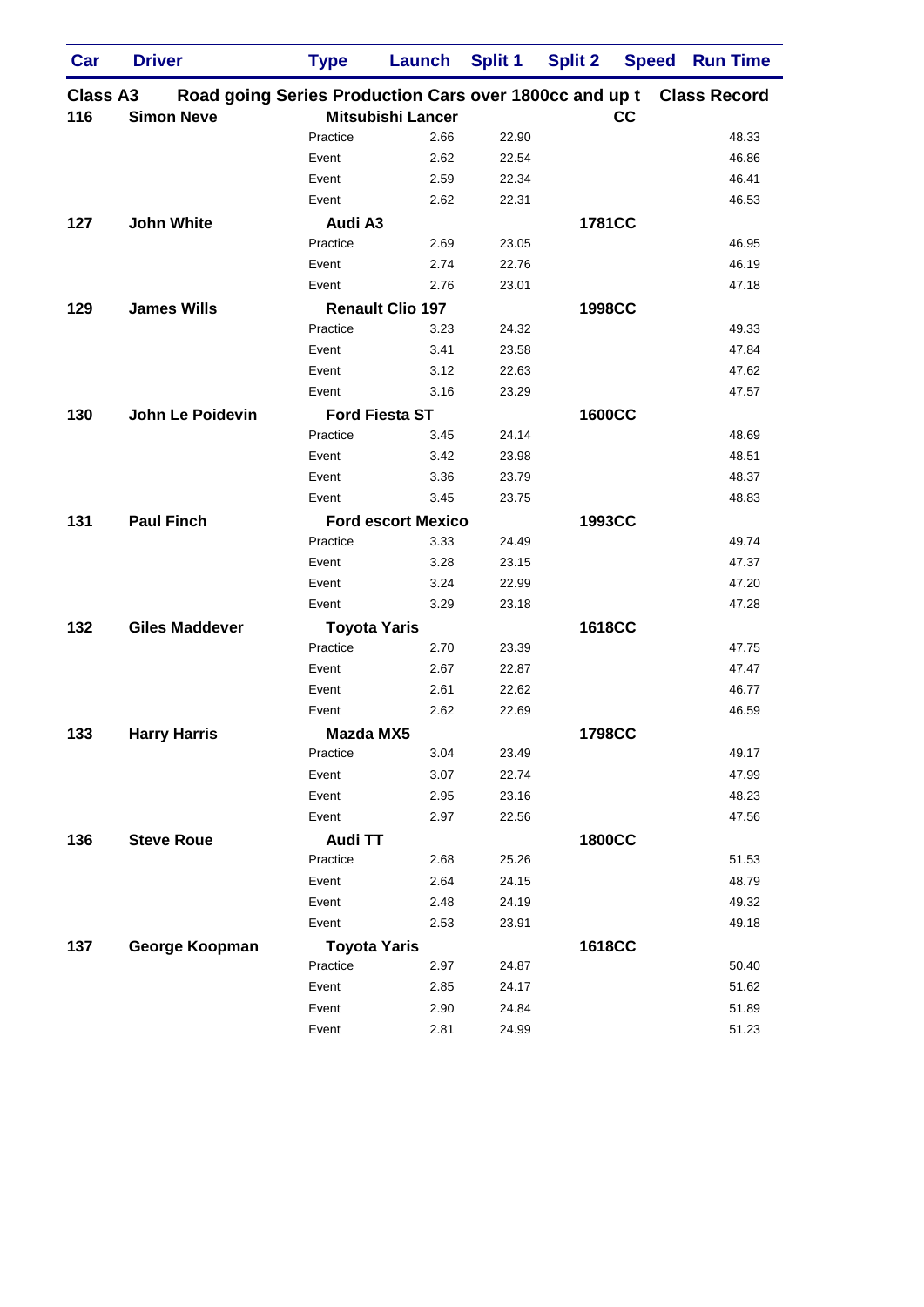| Car             | <b>Driver</b>                                 | <b>Type</b> | Launch                     | <b>Split 1</b> | <b>Split 2</b> | <b>Speed</b> | <b>Run Time</b>     |
|-----------------|-----------------------------------------------|-------------|----------------------------|----------------|----------------|--------------|---------------------|
| <b>Class A4</b> | Road going Series Production Cars over 2600cc |             |                            |                |                |              | <b>Class Record</b> |
| 114             | <b>Clive Stangle</b>                          |             | Mitsubishi Evo 5           |                | <b>2300CC</b>  |              |                     |
|                 |                                               | Practice    | 2.54                       | 21.53          |                |              | 44.59               |
|                 |                                               | Event       | 2.49                       | 20.38          |                |              | 42.36               |
|                 |                                               | Event       | 2.48                       | 20.39          |                |              | 42.63               |
|                 |                                               | Event       | 2.48                       | 20.35          |                |              | 42.10               |
| 114A            | <b>Jennifer Stangle</b>                       |             | Mitsubishi Evo 5           |                | <b>2300CC</b>  |              |                     |
|                 |                                               | Practice    | 3.04                       | 23.82          |                |              | 48.93               |
|                 |                                               | Event       | 2.69                       | 21.41          |                |              | 44.86               |
|                 |                                               | Event       | 2.50                       | 21.19          |                |              | 44.06               |
|                 |                                               | Event       | 2.56                       | 21.14          |                |              | 44.45               |
| 115             | <b>Jack Ellis</b>                             |             | Subaru Impreza             |                | <b>2500CC</b>  |              |                     |
|                 |                                               | Practice    | 2.58                       | 21.00          |                |              | 43.08               |
|                 |                                               | Event       | 2.56                       | 20.32          |                |              | 41.66               |
|                 |                                               | Event       | 2.52                       | 20.41          |                |              | 41.76               |
|                 |                                               | Event       | 2.62                       | 20.42          |                |              | 42.11               |
| 115A            | <b>Nick Ellis</b>                             |             | Subaru Impreza             |                | <b>2500CC</b>  |              |                     |
|                 |                                               | Practice    | 2.80                       | 21.58          |                |              | 44.01               |
|                 |                                               | Event       | 2.56                       | 21.18          |                |              | 43.17               |
|                 |                                               | Event       | 2.61                       | 21.00          |                |              | 43.17               |
|                 |                                               | Event       | 2.57                       | 20.85          |                |              | 43.08               |
| 117             | <b>Roy Bray</b>                               |             | <b>Ford Escort Cos</b>     |                | 1993CC         |              |                     |
|                 |                                               | Practice    | 2.66                       | 21.61          |                |              | 45.83               |
|                 |                                               | Event       | 2.64                       | 21.34          |                |              | 45.00               |
|                 |                                               | Event       | 2.52                       | 22.20          |                |              | 45.26               |
|                 |                                               | Event       | 2.64                       | 22.61          |                |              | 47.09               |
| 118             | <b>Terry Hedley</b>                           |             | <b>BMW 328I Sport</b>      |                | <b>2793CC</b>  |              |                     |
|                 |                                               | Practice    | 3.01                       | 24.56          |                |              | 51.28               |
|                 |                                               | Event       | 3.04                       | 23.49          |                |              | 48.69               |
|                 |                                               | Event       | 3.04                       | 23.44          |                |              | 48.57               |
|                 |                                               | Event       | 2.98                       | 23.29          |                |              | 48.32               |
| 118A            | <b>Jane Hibbert</b>                           |             | <b>BMW 328I Sport</b>      |                | 2793CC         |              |                     |
|                 |                                               | Practice    | 3.37                       | 26.13          |                |              | 53.09               |
|                 |                                               | Event       | 3.22                       | 25.36          |                |              | 51.90               |
|                 |                                               | Event       | 3.15                       | 25.49          |                |              | 51.64               |
|                 |                                               | Event       | 3.20                       | 25.43          |                |              | 59.10               |
| 119             | Joe Keep                                      |             | <b>Ford Focus ST</b>       |                | <b>2000CC</b>  |              |                     |
|                 |                                               | Practice    | 3.31                       | 23.65          |                |              | 47.98               |
|                 |                                               | Event       | 3.13                       | 22.65          |                |              | 46.54               |
|                 |                                               | Event       | 3.17                       | 23.07          |                |              | 47.36               |
|                 |                                               | Event       | 3.07                       | 22.67          |                |              | 46.48               |
| 120             | <b>Simon Glover</b>                           |             | <b>Mitsubishi Evo 4 RS</b> |                | <b>2000CC</b>  |              |                     |
|                 |                                               | Practice    | 2.40                       | 20.53          |                |              | 42.84               |
|                 |                                               | Event       | 2.63                       | 20.62          |                |              | 43.07               |
|                 |                                               | Event       | 2.41                       | 20.35          |                |              | 42.58               |
|                 |                                               | Event       | 2.40                       | 20.27          |                |              | 42.40               |
| 120A            | <b>Martyn Glover</b>                          |             | <b>Mitsubishi Evo 4 RS</b> |                | <b>2000CC</b>  |              |                     |
|                 |                                               | Practice    | 2.54                       | 21.89          |                |              | 44.70               |
|                 |                                               | Event       | 2.45                       | 20.76          |                |              | 42.86               |
|                 |                                               | Event       | 2.40                       | 20.64          |                |              | 42.88               |
|                 |                                               | Event       | 2.43                       | 20.85          |                |              | 42.51               |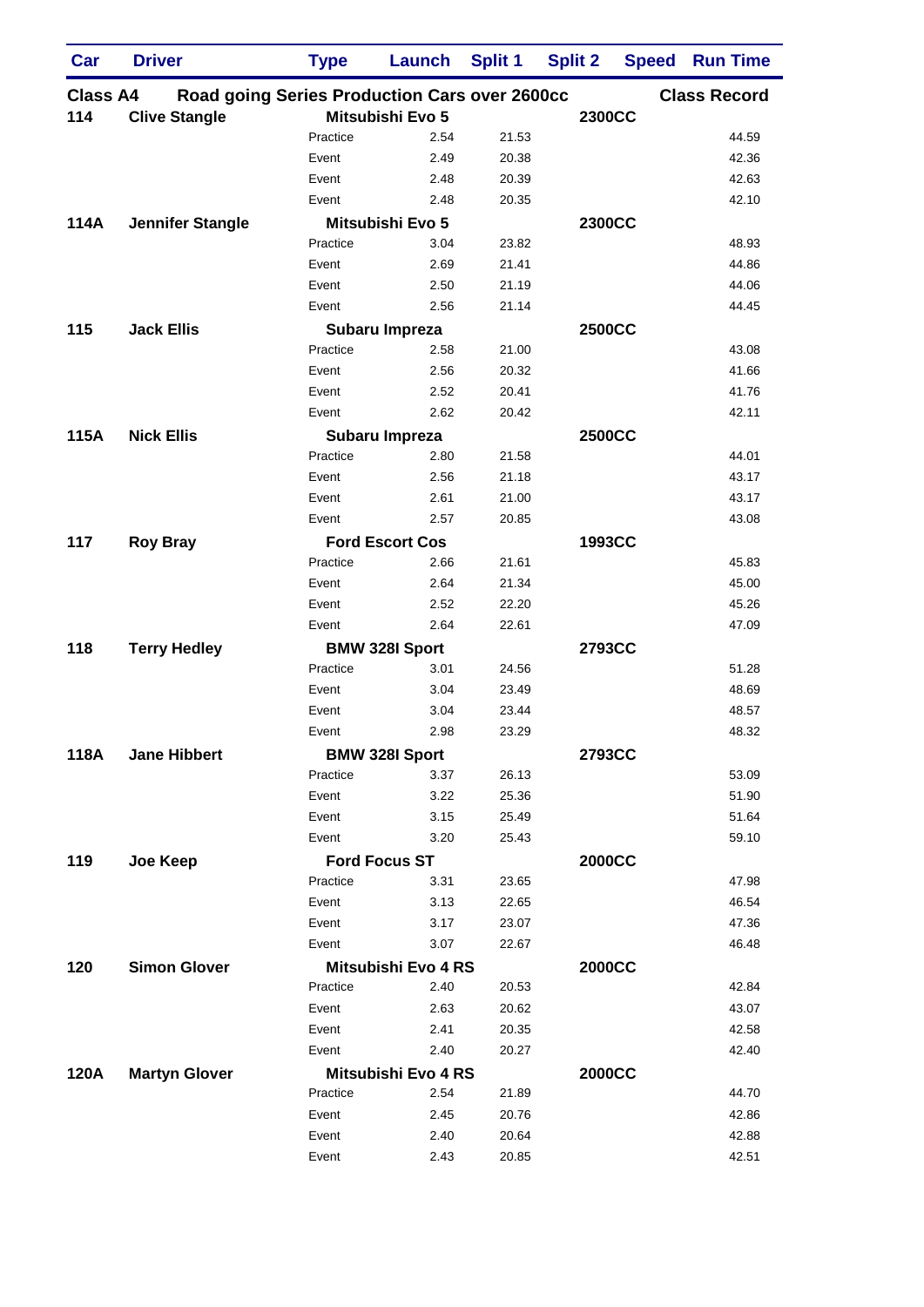| Car             | <b>Driver</b>         | <b>Type</b>                                             | Launch                      | <b>Split 1</b> | <b>Split 2</b> | <b>Speed Run Time</b> |
|-----------------|-----------------------|---------------------------------------------------------|-----------------------------|----------------|----------------|-----------------------|
| 121             | <b>Alan Goodair</b>   | <b>VW Golf R</b>                                        |                             |                | <b>2000CC</b>  |                       |
|                 |                       | Practice                                                | 2.59                        | 22.91          |                | 46.92                 |
|                 |                       | Event                                                   | 2.52                        | 21.65          |                | 44.97                 |
|                 |                       | Event                                                   | 2.52                        | 21.75          |                | 45.46                 |
|                 |                       | Event                                                   | 2.53                        | 21.71          |                | 44.91                 |
| 122             | <b>Wayne Neal</b>     | Mitsubishi Evo 5                                        |                             |                | <b>2000CC</b>  |                       |
|                 |                       | Practice                                                | 2.66                        | 23.91          |                | 49.19                 |
|                 |                       | Event                                                   | 2.61                        | 23.61          |                | 47.80                 |
|                 |                       | Event                                                   | 2.79                        | 24.10          |                | 48.40                 |
|                 |                       | Event                                                   | 2.60                        | 23.07          |                | 48.37                 |
| 123             | <b>Richard Barnes</b> |                                                         | <b>BMW 435I M Sport</b>     |                | <b>2997CC</b>  |                       |
|                 |                       | Practice                                                | 3.83                        | 28.28          |                | 55.90                 |
|                 |                       | Event                                                   | 3.68                        | 26.86          |                | 54.61                 |
|                 |                       | Event                                                   | 3.62                        | 27.03          |                | 54.33                 |
|                 |                       | Event                                                   | 3.61                        | 27.81          |                | 56.07                 |
| 124             | <b>Richard Smith</b>  |                                                         | <b>Audi A3 Turbo Diesel</b> |                | <b>2000CC</b>  |                       |
|                 |                       | Practice                                                | 2.84                        | 25.28          |                | 52.01                 |
|                 |                       | Event                                                   | 2.80                        | 23.87          |                | 51.59                 |
|                 |                       | Event                                                   | 2.88                        | 24.31          |                | 50.71                 |
|                 |                       | Event                                                   | 2.73                        | 23.29          |                | 48.04                 |
| <b>Class B1</b> |                       | Roadgoing Specialist Production Cars. Car engines up to |                             |                |                | <b>Class Record</b>   |
| 104             | <b>Martin Bragg</b>   | <b>GTM</b>                                              |                             |                | <b>1330CC</b>  |                       |
|                 |                       | Practice                                                | 3.26                        | 28.47          |                | 58.16                 |
|                 |                       | Event                                                   | 3.07                        | 25.56          |                | 52.41                 |
|                 |                       | Event                                                   | 2.98                        | 24.91          |                | 51.88                 |
|                 |                       | Event                                                   | 2.97                        | 24.89          |                | 52.19                 |
| 105             | <b>Nigel Spencer</b>  | <b>Lotus Mk6</b>                                        |                             |                | <b>1172CC</b>  |                       |
|                 |                       | Practice                                                | 3.55                        | 29.80          |                | 62.55                 |
|                 |                       | Event                                                   | 3.57                        | 28.40          |                | 59.26                 |
|                 |                       | Event                                                   | 3.62                        | 28.22          |                | 58.17                 |
|                 |                       | Event                                                   | 3.44                        | 27.84          |                | 58.22                 |
|                 |                       |                                                         |                             |                |                |                       |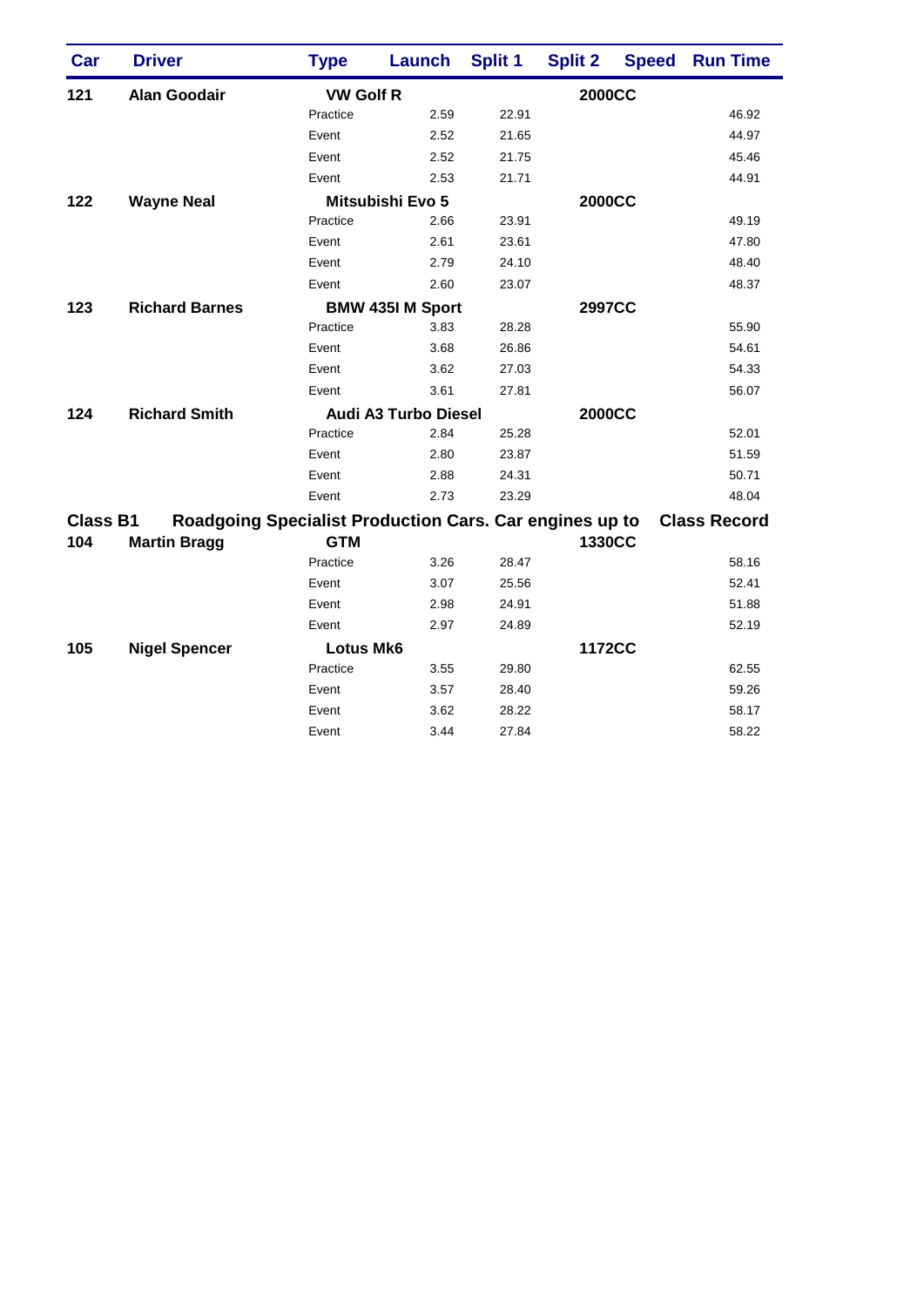| Car                   | <b>Driver</b>                                                                         | <b>Type</b>       | Launch                       | <b>Split 1</b> | <b>Split 2</b> | <b>Speed</b> | <b>Run Time</b> |
|-----------------------|---------------------------------------------------------------------------------------|-------------------|------------------------------|----------------|----------------|--------------|-----------------|
| <b>Class B2</b><br>96 | Roadgoing Specialist Production Cars. Car engines over 1 Class Record<br>Ian Harrison | <b>TVR</b>        |                              |                | <b>1700CC</b>  |              |                 |
|                       |                                                                                       | Practice          | 2.98                         | 24.82          |                |              | 51.28           |
|                       |                                                                                       | Event             | 3.02                         | 24.09          |                |              | 49.21           |
|                       |                                                                                       | Event             | 3.08                         | 24.59          |                |              | 50.17           |
|                       |                                                                                       | Event             | 3.09                         | 24.71          |                |              | 50.38           |
| 97                    | lan Ingleheart                                                                        |                   | <b>Westfield se Cosworth</b> |                | <b>1700CC</b>  |              |                 |
|                       |                                                                                       | Practice          | 2.83                         |                |                |              | Red Flag        |
|                       |                                                                                       | Practice          | 2.75                         | 21.07          |                |              | 43.28           |
|                       |                                                                                       | Event             | 2.72                         | 20.73          |                |              | 42.62           |
|                       |                                                                                       | Event             | 2.67                         | 20.28          |                |              | 42.03           |
|                       |                                                                                       | Event             | 2.66                         | 20.30          |                |              | Red Flag        |
|                       |                                                                                       | Event             | 2.67                         | 20.22          |                |              | 42.00           |
| 98                    | <b>Stephen Hill</b>                                                                   | Caterham 7        |                              |                | 1795CC         |              |                 |
|                       |                                                                                       | Practice          | 2.97                         | 21.87          |                |              | Red Flag        |
|                       |                                                                                       | Practice          | 2.83                         | 21.63          |                |              | 43.81           |
|                       |                                                                                       | Event             | 2.82                         | 21.11          |                |              | 42.75           |
|                       |                                                                                       | Event             | 2.73                         | 20.50          |                |              | 42.33           |
|                       |                                                                                       | Event             | 2.82                         | 20.93          |                |              | Fail            |
| 99                    | <b>Ian Chambers</b>                                                                   |                   | <b>Caterham Seven</b>        |                | 1586CC         |              |                 |
|                       |                                                                                       | Practice          | 2.80                         | 22.82          |                |              | 46.73           |
|                       |                                                                                       | Event             | 2.74                         | 21.86          |                |              | 45.04           |
|                       |                                                                                       | Event             | 2.74                         | 21.30          |                |              | 44.15           |
|                       |                                                                                       | Event             | 2.69                         | 21.31          |                |              | 43.94           |
| 100                   | lan Hodgson                                                                           |                   | <b>Westfield SeiW</b>        |                | 1796CC         |              |                 |
|                       |                                                                                       | Practice          | 3.22                         | 24.72          |                |              | 50.76           |
|                       |                                                                                       | Event             | 3.07                         | 23.90          |                |              | 49.29           |
|                       |                                                                                       | Event             | 3.01                         | 24.03          |                |              | 49.65           |
|                       |                                                                                       | Event             | 3.04                         | 24.22          |                |              | 49.80           |
| 101                   | <b>Trevor Parsons</b>                                                                 |                   | <b>Caterham Seven</b>        |                | <b>1798CC</b>  |              |                 |
|                       |                                                                                       | Practice          | 3.02                         | 24.14          |                |              | 48.84           |
|                       |                                                                                       | Event             | 2.86                         | 22.68          |                |              | 46.49           |
|                       |                                                                                       | Event             | 2.98                         | 22.61          |                |              | 46.49           |
|                       |                                                                                       | Event             | 3.06                         | 22.97          |                |              | 46.60           |
| 102                   | <b>David Gibson</b>                                                                   | Ginetta G4        |                              |                | 1796CC         |              |                 |
|                       |                                                                                       | Practice          | 3.28                         | 25.25          |                |              | 51.43           |
|                       |                                                                                       | Event             | 3.20                         | 24.15          |                |              | 49.52           |
|                       |                                                                                       | Event             | 3.19                         | 24.11          |                |              | 49.12           |
|                       |                                                                                       | Event             | 3.39                         | 24.95          |                |              | 50.41           |
| 103                   | <b>Graham Seear</b>                                                                   | <b>Sylva Fury</b> |                              |                | 1996CC         |              |                 |
|                       |                                                                                       | Practice          | 3.19                         | 29.46          |                |              | 62.45           |
|                       |                                                                                       | Event             | 3.06                         | 27.08          |                |              | 56.62           |
|                       |                                                                                       | Event             | 3.04                         | 28.31          |                |              | 58.48           |
|                       |                                                                                       | Event             | 3.03                         | 27.51          |                |              | 57.07           |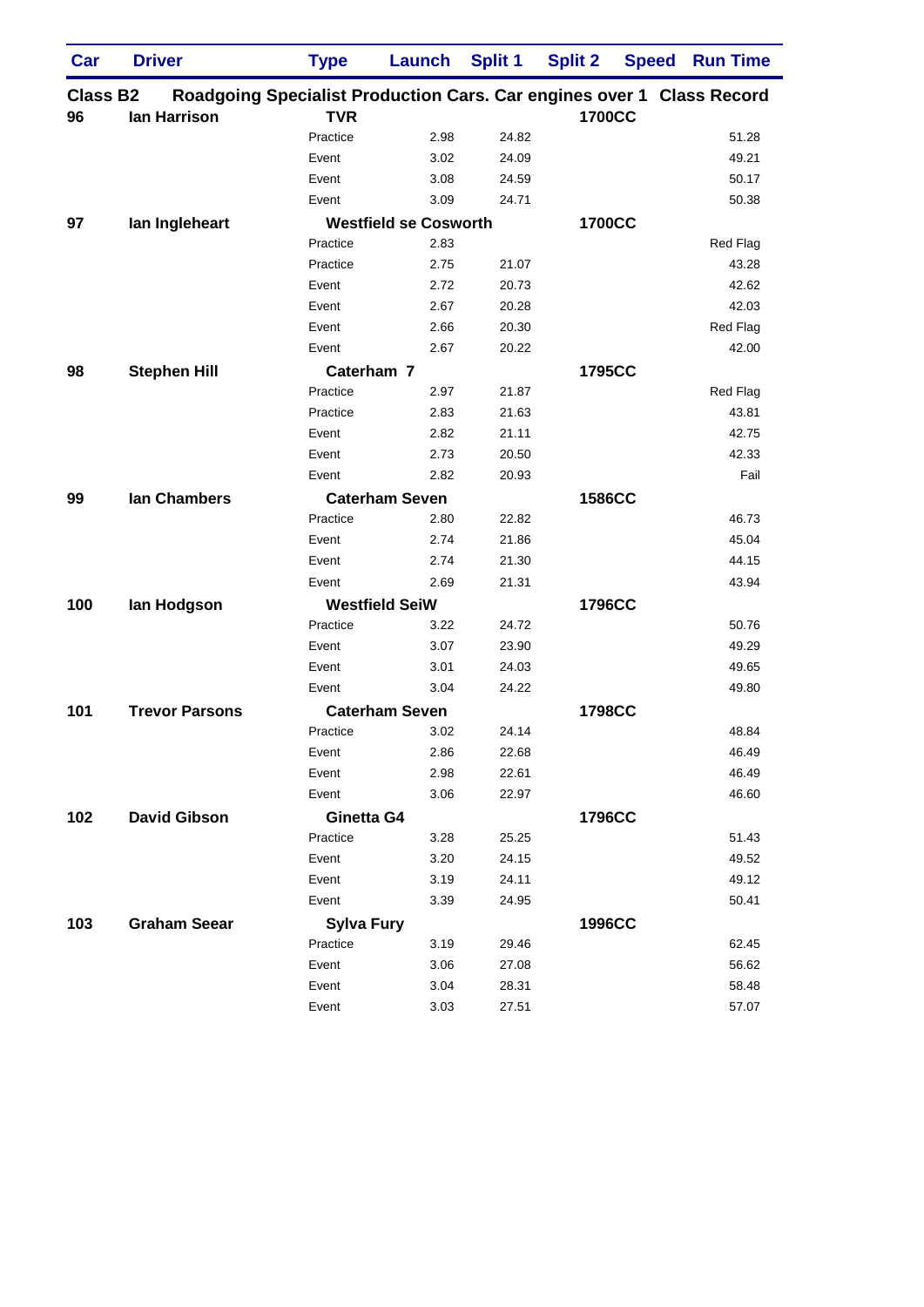| Car             | <b>Driver</b>                                                         | <b>Type</b>        | Launch                     | <b>Split 1</b> | <b>Split 2</b> | <b>Speed</b> | <b>Run Time</b>     |
|-----------------|-----------------------------------------------------------------------|--------------------|----------------------------|----------------|----------------|--------------|---------------------|
| <b>Class B3</b> | Roadgoing Specialist Production Cars. Car engines over 1 Class Record |                    |                            |                |                |              |                     |
| 87              | <b>Jim Faulkner</b>                                                   |                    | <b>Westfield widebody</b>  |                | 1998CC         |              |                     |
|                 |                                                                       | Practice           | 2.95                       | 23.78          |                |              | 48.42               |
|                 |                                                                       | Event              | 2.91                       | 22.86          |                |              | 46.47               |
|                 |                                                                       | Event              | 2.88                       | 23.21          |                |              | 47.03               |
|                 |                                                                       | Event              | 2.93                       | 22.51          |                |              | 46.53               |
| 88              | <b>Ben Wheeler</b>                                                    |                    | <b>Caterham R500</b>       |                | <b>1998CC</b>  |              |                     |
|                 |                                                                       | Practice           | 3.23                       | 21.77          |                |              | 44.11               |
|                 |                                                                       | Event              | 2.91                       | 21.32          |                |              | 43.81               |
|                 |                                                                       | Event              | 2.80                       | 20.96          |                |              | 43.09               |
|                 |                                                                       | Event              | 2.78                       | 20.78          |                |              | 42.63               |
| 89              | <b>Gary Dawkins</b>                                                   | <b>Lotus Exige</b> |                            |                | 3500CC         |              |                     |
|                 |                                                                       | Practice           | 3.14                       | 23.46          |                |              | 47.39               |
|                 |                                                                       | Event              | 3.23                       | 23.08          |                |              | 46.07               |
|                 |                                                                       | Event              | 2.98                       | 22.51          |                |              | 50.22               |
|                 |                                                                       | Event              | 2.93                       | 22.72          |                |              | 46.09               |
| 90              | <b>Richard Burnett</b>                                                | Westfield          |                            |                | <b>1998CC</b>  |              |                     |
|                 |                                                                       | Practice           | 3.15                       | 23.36          |                |              | 47.56               |
|                 |                                                                       | Event              | 2.96                       | 22.71          |                |              | 47.02               |
|                 |                                                                       | Event              | 3.01                       | 23.03          |                |              | 46.84               |
|                 |                                                                       | Event              | 3.11                       | 22.69          |                |              | 46.30               |
| 91              | <b>Duncan Stewart</b>                                                 | <b>Caterham 7</b>  |                            |                | <b>1998CC</b>  |              |                     |
|                 |                                                                       | Practice           | 2.82                       | 22.14          |                |              | 45.90               |
|                 |                                                                       | Event              | 3.01                       | 22.20          |                |              | 45.77               |
|                 |                                                                       | Event              | 2.96                       | 21.97          |                |              | 45.42               |
| 91A             | Victoria Laakkonen                                                    | <b>Caterham 7</b>  |                            |                | <b>1998CC</b>  |              |                     |
|                 |                                                                       | Practice           | 3.30                       | 26.04          |                |              | 53.08               |
|                 |                                                                       | Event              | 3.18                       | 25.61          |                |              | 52.69               |
|                 |                                                                       | Event              | 3.17                       | 25.66          |                |              | 52.74               |
| 92              | <b>Steve Osborne</b>                                                  | Westfield          |                            |                | <b>2000CC</b>  |              |                     |
|                 |                                                                       | Practice           | 3.01                       | 23.40          |                |              | 47.69               |
|                 |                                                                       | Event              | 2.94                       | 22.81          |                |              | 46.20               |
|                 |                                                                       | Event              | 2.76                       | 22.51          |                |              | 46.18               |
|                 |                                                                       | Event              | 2.90                       | 22.71          |                |              | 46.31               |
|                 |                                                                       |                    |                            |                |                |              |                     |
| 94              | <b>Alex Ward</b>                                                      | Practice           | <b>Gilbern Invader Mk3</b> |                | <b>2997CC</b>  |              |                     |
|                 |                                                                       |                    | 3.18                       | 25.83          |                |              | 53.47               |
|                 |                                                                       | Event              | 3.10                       | 24.93          |                |              | 51.25               |
|                 |                                                                       | Event              | 3.12                       | 25.22          |                |              | 51.80               |
|                 |                                                                       | Event              | 3.24                       | 24.99          |                |              | 51.94               |
| <b>Class C1</b> | <b>Modified Limited Production Cars up to 1400cc</b>                  |                    |                            |                |                |              | <b>Class Record</b> |
| 84              | <b>Matthew Mills</b>                                                  | <b>MG Midget</b>   |                            |                | <b>1380CC</b>  |              |                     |
|                 |                                                                       | Practice           | 3.22                       | 30.09          |                |              | 61.86               |
|                 |                                                                       | Event              | 3.41                       | 27.84          |                |              | 58.01               |
|                 |                                                                       | Event              | 3.27                       | 27.11          |                |              | 57.17               |
|                 |                                                                       | Event              | 3.23                       | 27.47          |                |              | 56.98               |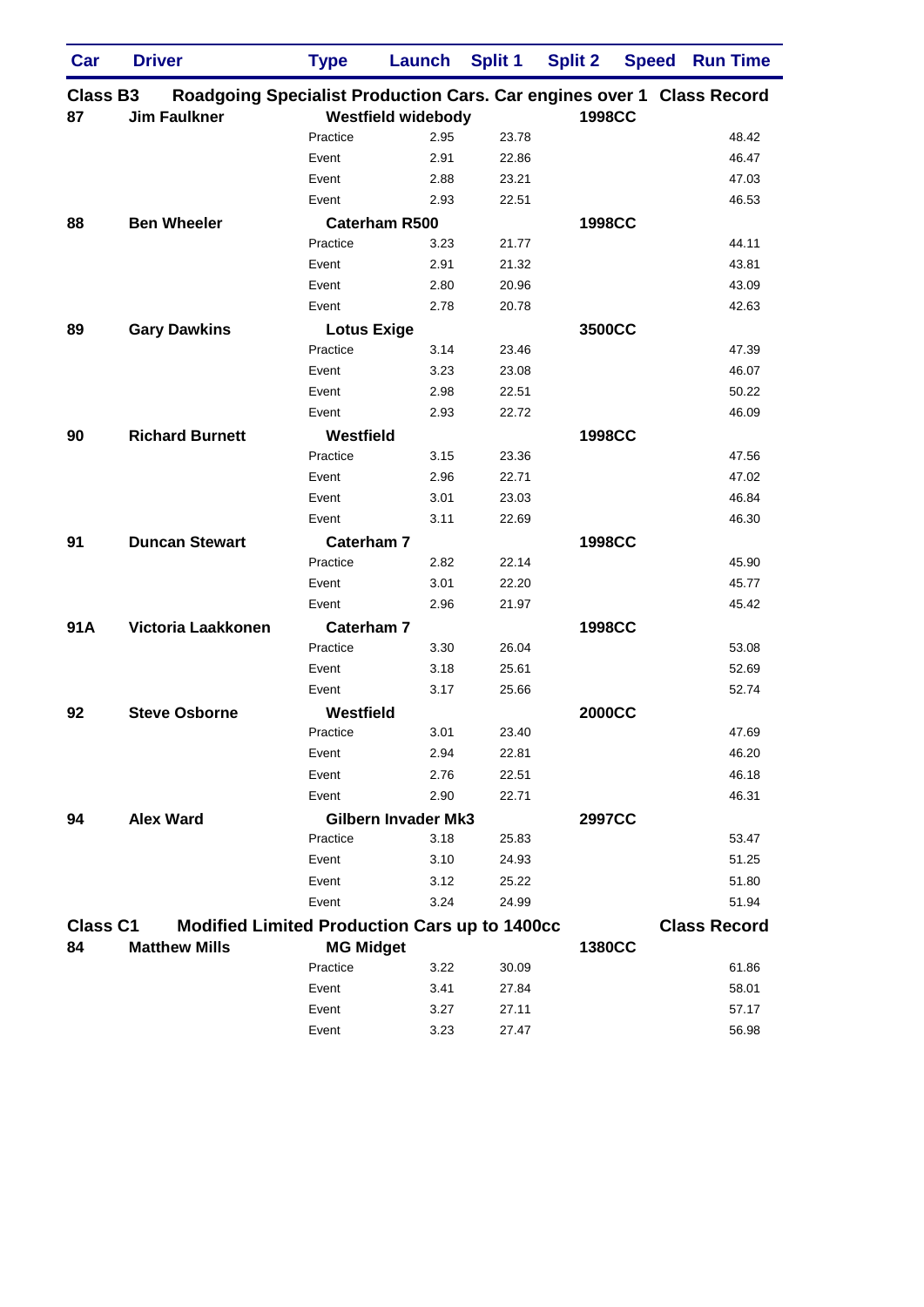| Car             | <b>Driver</b>        | <b>Type</b>                                                          | Launch                 | <b>Split 1</b> | <b>Split 2</b> | <b>Speed</b> | <b>Run Time</b> |
|-----------------|----------------------|----------------------------------------------------------------------|------------------------|----------------|----------------|--------------|-----------------|
| <b>Class C2</b> |                      | Modified Limited Production Cars over 1400cc up to 1800 Class Record |                        |                |                |              |                 |
| 74              | <b>Martyn Pike</b>   |                                                                      | <b>Ford Escort MK1</b> |                | <b>1796CC</b>  |              |                 |
|                 |                      | Practice                                                             | 3.06                   | 21.42          |                |              | 43.52           |
|                 |                      | Event                                                                | 3.03                   | 21.91          |                |              | 43.76           |
|                 |                      | Event                                                                | 2.92                   | 20.96          |                |              | 42.89           |
|                 |                      | Event                                                                | 2.98                   | 21.11          |                |              | Flag            |
| 75              | <b>Gordon lles</b>   |                                                                      | <b>Vauxhall Corsa</b>  |                | <b>1600CC</b>  |              |                 |
|                 |                      | Practice                                                             | 3.42                   | 25.58          |                |              | 53.60           |
|                 |                      | Event                                                                | 2.92                   | 23.17          |                |              | 47.56           |
|                 |                      | Event                                                                | 3.66                   | 23.94          |                |              | 47.63           |
|                 |                      | Event                                                                | 2.92                   | 22.75          |                |              | 46.51           |
| 76              | <b>Shaun Tuckey</b>  | Ford ka                                                              |                        |                | <b>1600CC</b>  |              |                 |
|                 |                      | Practice                                                             | 2.98                   | 22.97          |                |              | 47.25           |
|                 |                      | Event                                                                | 2.91                   | 22.75          |                |              | 46.70           |
|                 |                      | Event                                                                | 3.06                   | 23.27          |                |              | 47.63           |
|                 |                      | Event                                                                | 2.97                   | 22.75          |                |              | 46.52           |
| 77              | <b>Richard Worth</b> | <b>Ford Puma</b>                                                     |                        |                | 1679CC         |              |                 |
|                 |                      | Practice                                                             | 3.48                   | 29.13          |                |              | 57.37           |
|                 |                      | Event                                                                | 3.47                   | 25.90          |                |              | 53.75           |
|                 |                      | Event                                                                | 3.43                   | 27.01          |                |              | 56.05           |
|                 |                      | Event                                                                | 3.54                   | 26.59          |                |              | 53.03           |
| 78              | <b>Andy Stoddart</b> |                                                                      | <b>Vauxhall Nova</b>   |                | <b>1600CC</b>  |              |                 |
|                 |                      | Practice                                                             | 3.35                   | 25.29          |                |              | 51.67           |
|                 |                      | Event                                                                | 3.32                   | 24.46          |                |              | 49.96           |
|                 |                      | Event                                                                | 3.55                   | 24.47          |                |              | 49.89           |
|                 |                      | Event                                                                | 3.30                   | 23.65          |                |              | 48.58           |
| 80              | <b>Duncan Beer</b>   |                                                                      | <b>Ford Fiesta MK4</b> |                | <b>1600CC</b>  |              |                 |
|                 |                      | Practice                                                             | 3.33                   | 24.94          |                |              | 51.49           |
|                 |                      | Event                                                                | 3.37                   | 24.39          |                |              | 50.12           |
|                 |                      | Event                                                                | 3.30                   | 24.27          |                |              | 50.17           |
|                 |                      | Event                                                                | 3.32                   | 24.71          |                |              | 50.46           |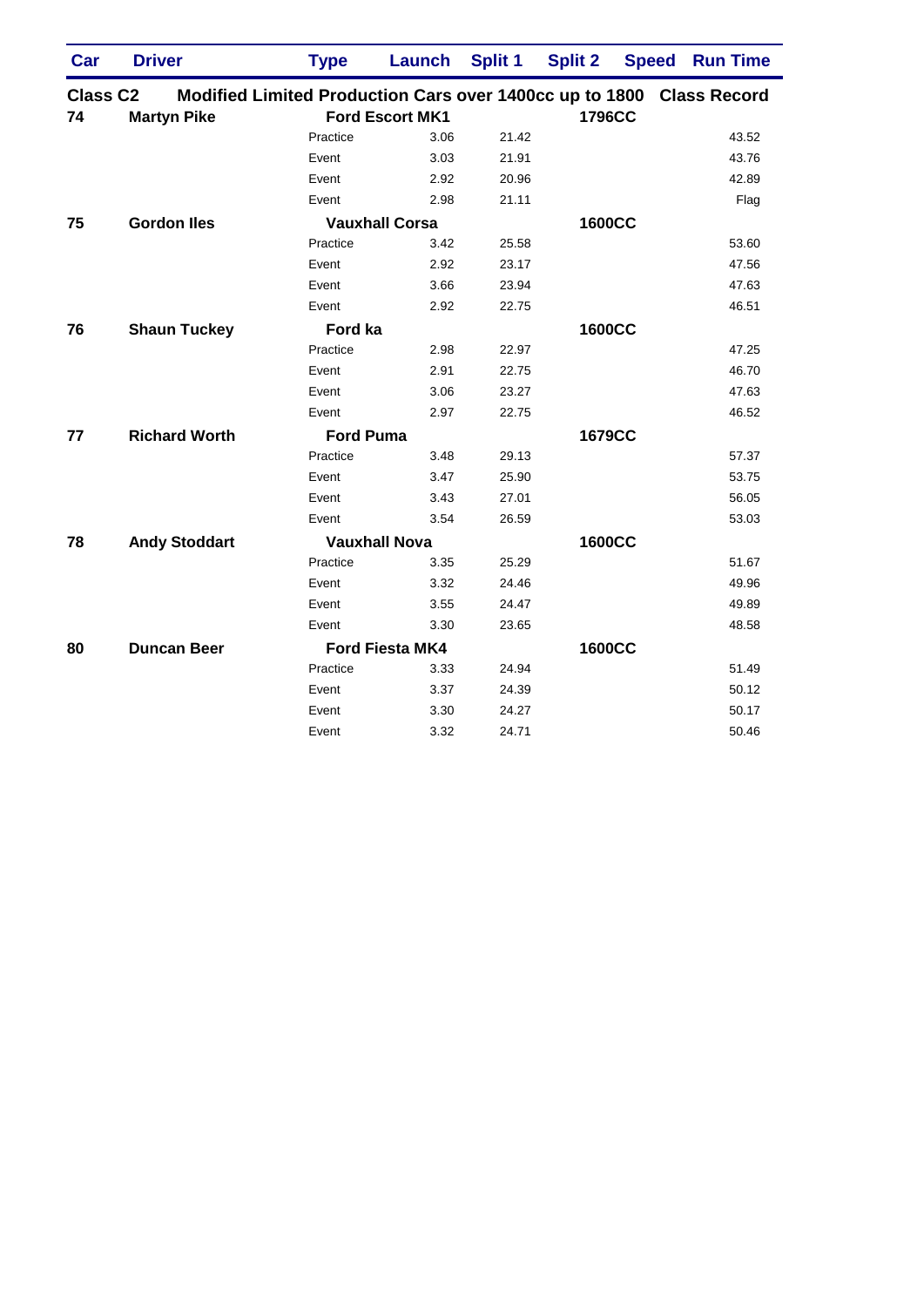| Car             | <b>Driver</b>                                                         | <b>Type</b>          | <b>Launch</b>            | <b>Split 1</b> | <b>Split 2</b> | <b>Speed</b> | <b>Run Time</b>     |
|-----------------|-----------------------------------------------------------------------|----------------------|--------------------------|----------------|----------------|--------------|---------------------|
| <b>Class C3</b> | Modified Limited Production Cars over 1800cc up to 2600 Class Record  |                      |                          |                |                |              |                     |
| 65              | <b>Jonathan Williamson</b>                                            |                      | Porsche 911 Carrera      |                | 3200CC         |              |                     |
|                 |                                                                       | Practice             | 2.59                     | 22.83          |                |              | 46.89               |
|                 |                                                                       | Event                | 2.48                     | 22.07          |                |              | 45.55               |
|                 |                                                                       | Event                | 2.45                     | 21.83          |                |              | 45.44               |
|                 |                                                                       | Event                | 2.40                     | 21.90          |                |              | 45.40               |
| 66              | <b>Martin Stubbington</b>                                             |                      | <b>VW Golf MK1 GTI</b>   |                | <b>1870CC</b>  |              |                     |
|                 |                                                                       | Practice             | 3.00                     | 22.49          |                |              | 45.97               |
|                 |                                                                       | Event                | 2.94                     | 22.18          |                |              | 45.87               |
|                 |                                                                       | Event                | 2.93                     | 22.45          |                |              | 46.20               |
|                 |                                                                       | Event                | 2.96                     | 22.32          |                |              | 45.88               |
| 67              | <b>Rupert Ryall</b>                                                   | <b>Peugeot</b>       |                          |                | <b>1997CC</b>  |              |                     |
|                 |                                                                       | Practice             | 3.29                     | 24.35          |                |              | 50.22               |
|                 |                                                                       | Event                | 3.30                     | 24.24          |                |              | 49.57               |
|                 |                                                                       | Event                | 3.20                     |                |                |              | Flag                |
|                 |                                                                       | Event                | 3.24                     | 24.51          |                |              | 49.97               |
|                 |                                                                       | Event                | 3.24                     | 24.22          |                |              | 49.97               |
| 68              | <b>Richard Sanders</b>                                                |                      | Ford. Escort mk1         |                | <b>1997CC</b>  |              |                     |
|                 |                                                                       | Practice             | 3.66                     | 24.81          |                |              | 50.03               |
|                 |                                                                       | Event                | 3.49                     | 23.67          |                |              | 48.50               |
|                 |                                                                       | Event                | 3.11                     | 23.92          |                |              | 48.91               |
|                 |                                                                       | Event                | 3.22                     | 23.92          |                |              | 49.39               |
| 69A             | <b>Hannah Stapley-Bealing</b>                                         | Datsun 240z          |                          |                | 3057CC         |              |                     |
|                 |                                                                       | Practice             | 3.92                     | 30.19          |                |              | Fail                |
| 71              | <b>Colin Richardson</b>                                               |                      | Peugeot 205 GTI          |                | <b>1900CC</b>  |              |                     |
|                 |                                                                       | Practice             | 3.24                     | 24.53          |                |              | 54.38               |
|                 |                                                                       | Event                | 3.12                     | 24.36          |                |              | 49.81               |
|                 |                                                                       | Event                | 3.10                     | 24.12          |                |              | 49.23               |
|                 |                                                                       | Event                | 3.19                     | 24.27          |                |              | 49.22               |
| 72              | <b>Paul Slade</b>                                                     | Jaguar E-Type        |                          |                | 3800CC         |              |                     |
|                 |                                                                       | Practice             | 3.21                     | 25.03          |                |              | 52.15               |
|                 |                                                                       | Event                | 2.98                     | 24.74          |                |              | 51.50               |
|                 |                                                                       | Event                | 2.97                     | 23.94          |                |              | 49.86               |
|                 |                                                                       | Event                | 3.00                     | 24.08          |                |              | 48.82               |
| <b>Class C4</b> | Modified Specialist Production Cars. Car engines & M/C e Class Record |                      |                          |                |                |              |                     |
| 60              | <b>Peter Ede</b>                                                      | <b>Westfield SEI</b> |                          |                | <b>1998CC</b>  |              |                     |
|                 |                                                                       | Practice             | 2.67                     | 22.88          |                |              | 45.83<br>44.14      |
|                 |                                                                       | Event                | 2.51                     | 21.74          |                |              |                     |
|                 |                                                                       | Event                | 2.46                     | 22.17          |                |              | 44.96               |
|                 |                                                                       | Event                | 2.56                     | 21.70          |                |              | 44.31               |
| <b>Class D1</b> | <b>Sports Libre Cars up to 1800cc</b>                                 |                      |                          |                |                |              | <b>Class Record</b> |
| 55              | <b>Francis Gillett</b>                                                |                      | <b>Radical Clubsport</b> |                | <b>1200CC</b>  |              |                     |
|                 |                                                                       | Practice             | 2.88                     | 23.54          |                |              | 47.79               |
|                 |                                                                       | Event                | 2.74                     | 22.34          |                |              | 45.86               |
|                 |                                                                       | Event                | 2.98                     | 22.70          |                |              | 46.14               |
|                 |                                                                       | Event                | 2.67                     | 22.28          |                |              | 45.70               |
| 56              | <b>John Pengelly</b>                                                  | <b>Austin Mini</b>   |                          |                | 1796CC         |              |                     |
|                 |                                                                       | Practice             | 3.38                     | 29.85          |                |              | 60.03               |
|                 |                                                                       | Event                | 3.17                     | 28.17          |                |              | 56.38               |
|                 |                                                                       | Event                | 3.20                     | 28.18          |                |              | 57.71               |
|                 |                                                                       | Event                | 3.22                     | 27.75          |                |              | 55.84               |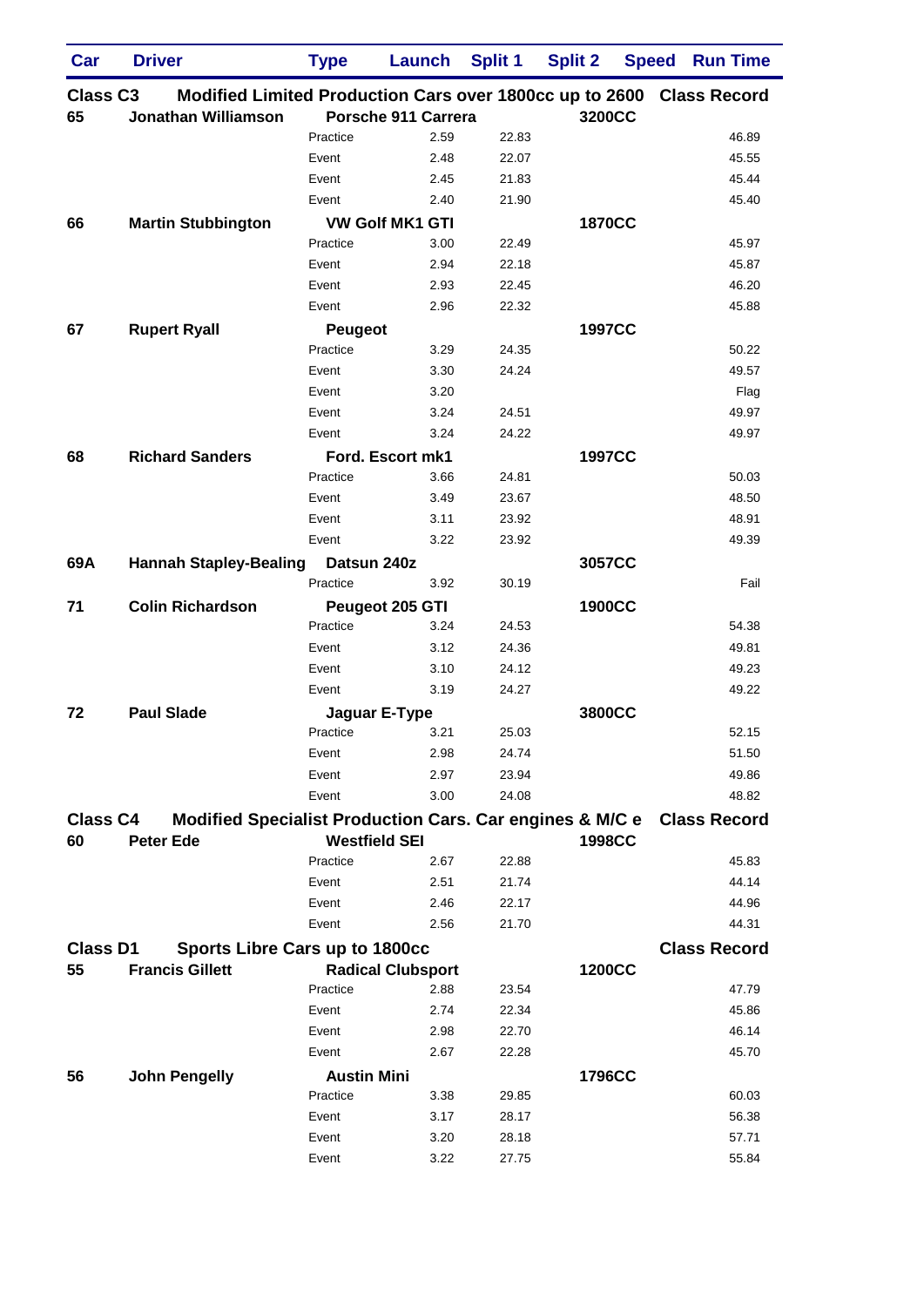| Car             | <b>Driver</b>        | <b>Type</b>                          | Launch                    | <b>Split 1</b> | <b>Split 2</b> | <b>Speed</b> | <b>Run Time</b>     |
|-----------------|----------------------|--------------------------------------|---------------------------|----------------|----------------|--------------|---------------------|
| <b>Class D2</b> |                      | <b>Sports Libre Cars over 1800cc</b> |                           |                |                |              | <b>Class Record</b> |
| 51              | <b>Rodney Thorne</b> |                                      | Pilbeam MP43              |                | 5000CC         |              |                     |
|                 |                      | Practice                             | 2.63                      | 19.70          |                |              | 40.32               |
|                 |                      | Event                                | 2.51                      | 19.13          |                |              | 38.82               |
|                 |                      | Event                                | 2.52                      | 19.04          |                |              | 38.48               |
|                 |                      | Event                                | 2.56                      | 19.45          |                |              | 39.12               |
| 52              | <b>Michael Lee</b>   | <b>Force LM</b>                      |                           |                | <b>1298CC</b>  |              |                     |
|                 |                      | Practice                             | 2.70                      | 21.65          |                |              | 48.22               |
|                 |                      | Event                                | 2.62                      | 20.78          |                |              | 42.12               |
|                 |                      | Event                                | 2.51                      | 20.38          |                |              | 41.58               |
|                 |                      | Event                                | 10.45                     | 28.29          |                |              | 48.92               |
| <b>Class D3</b> | <b>Rally Cars</b>    |                                      |                           |                |                |              | <b>Class Record</b> |
| 107             | <b>John Simpson</b>  |                                      | <b>Ford Escort MK2</b>    |                | <b>2000CC</b>  |              |                     |
|                 |                      | Practice                             | 3.08                      | 22.36          |                |              | 45.84               |
|                 |                      | Event                                | 2.92                      | 21.56          |                |              | 43.82               |
|                 |                      | Event                                | 2.99                      | 21.61          |                |              | 44.23               |
|                 |                      | Event                                | 2.92                      | 21.58          |                |              | 44.11               |
| 108             | <b>Tim Porter</b>    | <b>Darrian T90</b>                   |                           |                | <b>1998CC</b>  |              |                     |
|                 |                      | Practice                             | 3.13                      | 23.00          |                |              | 46.66               |
|                 |                      | Event                                | 2.66                      | 22.34          |                |              | 45.64               |
|                 |                      | Event                                | 2.72                      | 22.09          |                |              | 45.08               |
|                 |                      | Event                                | 2.92                      | 22.02          |                |              | 45.11               |
| 109             | <b>Geoff Taylor</b>  |                                      | <b>Suzuki Swift Sport</b> |                | <b>1586CC</b>  |              |                     |
|                 |                      | Practice                             | 3.52                      | 27.02          |                |              | 53.93               |
|                 |                      | Event                                | 3.24                      | 24.97          |                |              | 50.83               |
|                 |                      | Event                                | 3.32                      | 29.29          |                |              | 80.94               |
|                 |                      | Event                                | 3.20                      | 24.30          |                |              | 50.14               |
| 110             | <b>David Merrick</b> | <b>Ford Escort</b>                   |                           |                | <b>2500CC</b>  |              |                     |
|                 |                      | Practice                             | 3.03                      | 22.83          |                |              | 46.37               |
|                 |                      | Event                                | 2.97                      | 22.25          |                |              | 45.40               |
|                 |                      | Event                                | 2.95                      | 21.97          |                |              | 45.13               |
|                 |                      | Event                                | 2.90                      | 22.22          |                |              | 45.35               |
| 111             | <b>Martin Tuck</b>   |                                      | <b>Ford Escort Mk2</b>    |                | 2499CC         |              |                     |
|                 |                      | Practice                             | 3.64                      | 27.03          |                |              | 52.91               |
|                 |                      | Event                                | 3.44                      | 25.11          |                |              | 51.11               |
|                 |                      | Event                                | 3.28                      | 25.17          |                |              | 50.56               |
|                 |                      | Event                                | 3.33                      | 25.04          |                |              | 50.88               |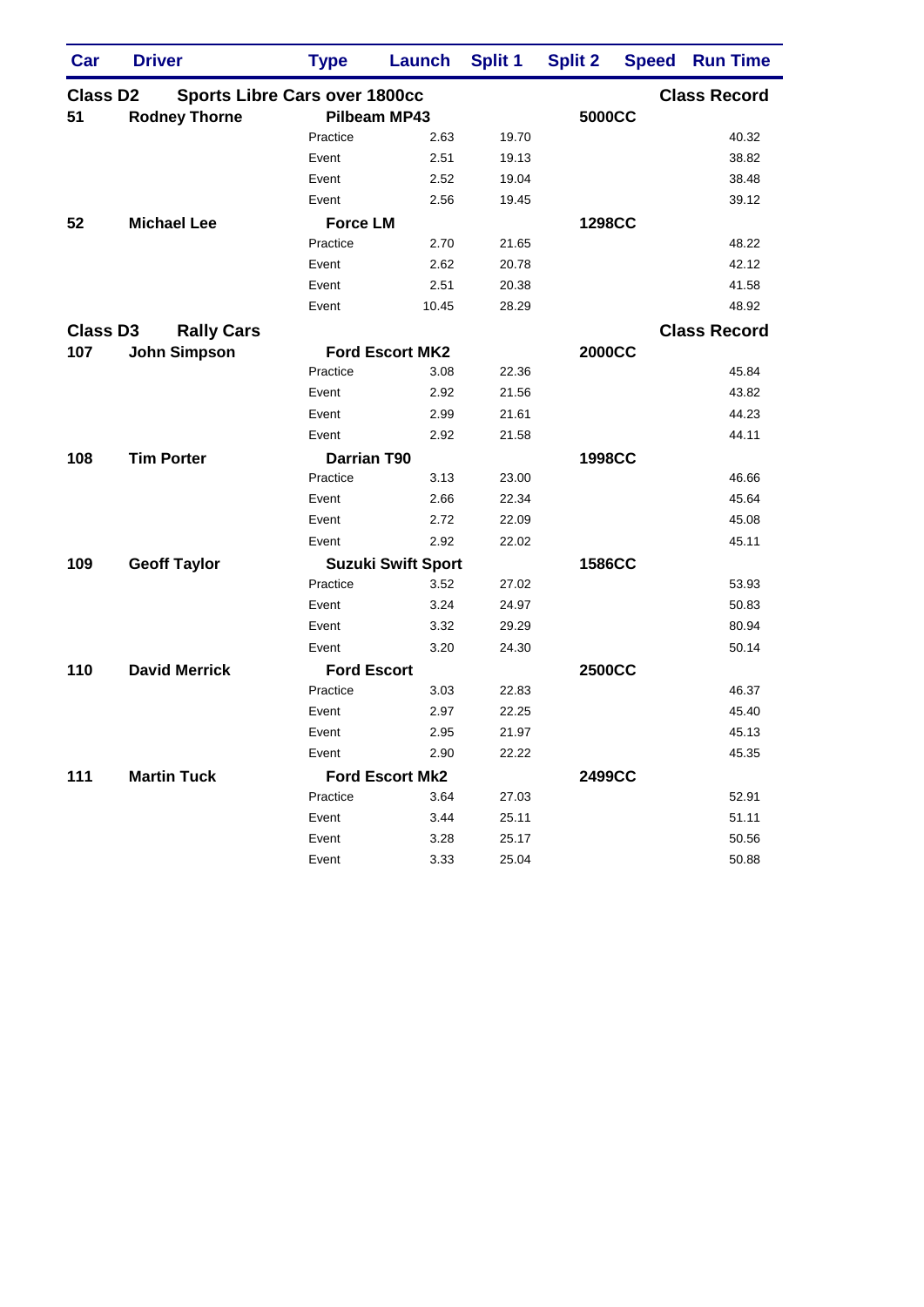| Car             | <b>Driver</b>            | <b>Type</b>      | Launch | <b>Split 1</b>      | <b>Split 2</b> |              | <b>Speed Run Time</b> |
|-----------------|--------------------------|------------------|--------|---------------------|----------------|--------------|-----------------------|
| <b>Class E1</b> | Racing Cars up to 1100cc |                  |        | <b>Class Record</b> |                |              |                       |
| 25              | <b>Ben Bonfield</b>      | Jedi mk4         |        |                     |                | <b>998CC</b> |                       |
|                 |                          | Practice         | 2.56   |                     |                |              | Red Flag              |
|                 |                          | Practice         | 2.61   | 18.44               |                |              | 37.96                 |
|                 |                          | Event            | 2.39   | 17.99               |                |              | 37.44                 |
|                 |                          | Event            | 2.40   | 17.83               |                |              | 37.39                 |
|                 |                          | Event            | 2.42   | 17.97               |                |              | 37.86                 |
| 25A             | <b>Tony Bonfield</b>     | Jedi Mk4         |        |                     |                | <b>998CC</b> |                       |
|                 |                          | Practice         | 20.14  | 40.82               |                |              | 63.53                 |
|                 |                          | Event            | 2.59   | 19.97               |                |              | 41.17                 |
|                 |                          | Event            | 2.47   | 19.87               |                |              | 40.92                 |
|                 |                          | Event            | 2.59   | 20.04               |                |              | 41.16                 |
| 27              | <b>Thomas Williams</b>   | <b>MWR Storm</b> |        |                     |                | <b>998CC</b> |                       |
|                 |                          | Practice         | 2.60   | 19.96               |                |              | 41.00                 |
|                 |                          | Event            | 2.45   | 19.06               |                |              | 39.44                 |
|                 |                          | Event            | 2.43   | 18.99               |                |              | 39.62                 |
|                 |                          | Event            | 2.44   | 18.95               |                |              | 39.41                 |
| <b>27A</b>      | <b>Mike Williams</b>     | <b>MWR Storm</b> |        |                     |                | <b>988CC</b> |                       |
|                 |                          | Practice         | 2.93   | 20.84               |                |              | 42.29                 |
|                 |                          | Event            | 2.63   | 20.86               |                |              | 41.99                 |
|                 |                          | Event            | 2.77   | 20.62               |                |              | 41.58                 |
|                 |                          | Event            | 2.73   | 20.88               |                |              | 42.48                 |
| 28              | <b>Shelly Deacon</b>     | <b>OMS PR</b>    |        |                     |                | <b>998CC</b> |                       |
|                 |                          | Practice         | 2.84   | 22.77               |                |              | 46.59                 |
|                 |                          | Event            | 2.76   | 22.27               |                |              | Red Flag              |
|                 |                          | Event            | 2.83   | 22.35               |                |              | 45.74                 |
|                 |                          | Event            | 2.72   | 22.04               |                |              | 46.04                 |
|                 |                          | Event            | 2.86   | 23.58               |                |              | 47.51                 |
| 29              | <b>Gary Hull</b>         | Jedi             |        |                     |                | 999CC        |                       |
|                 |                          | Practice         | 3.02   | 24.81               |                |              | 65.96                 |
|                 |                          | Event            | 3.01   | 23.30               |                |              | 59.72                 |
|                 |                          | Event            | 3.12   | 23.54               |                |              | Red Flag              |
|                 |                          | Event            | 3.05   | 23.09               |                |              | 46.28                 |
|                 |                          | Event            | 3.12   | 22.87               |                |              | 45.39                 |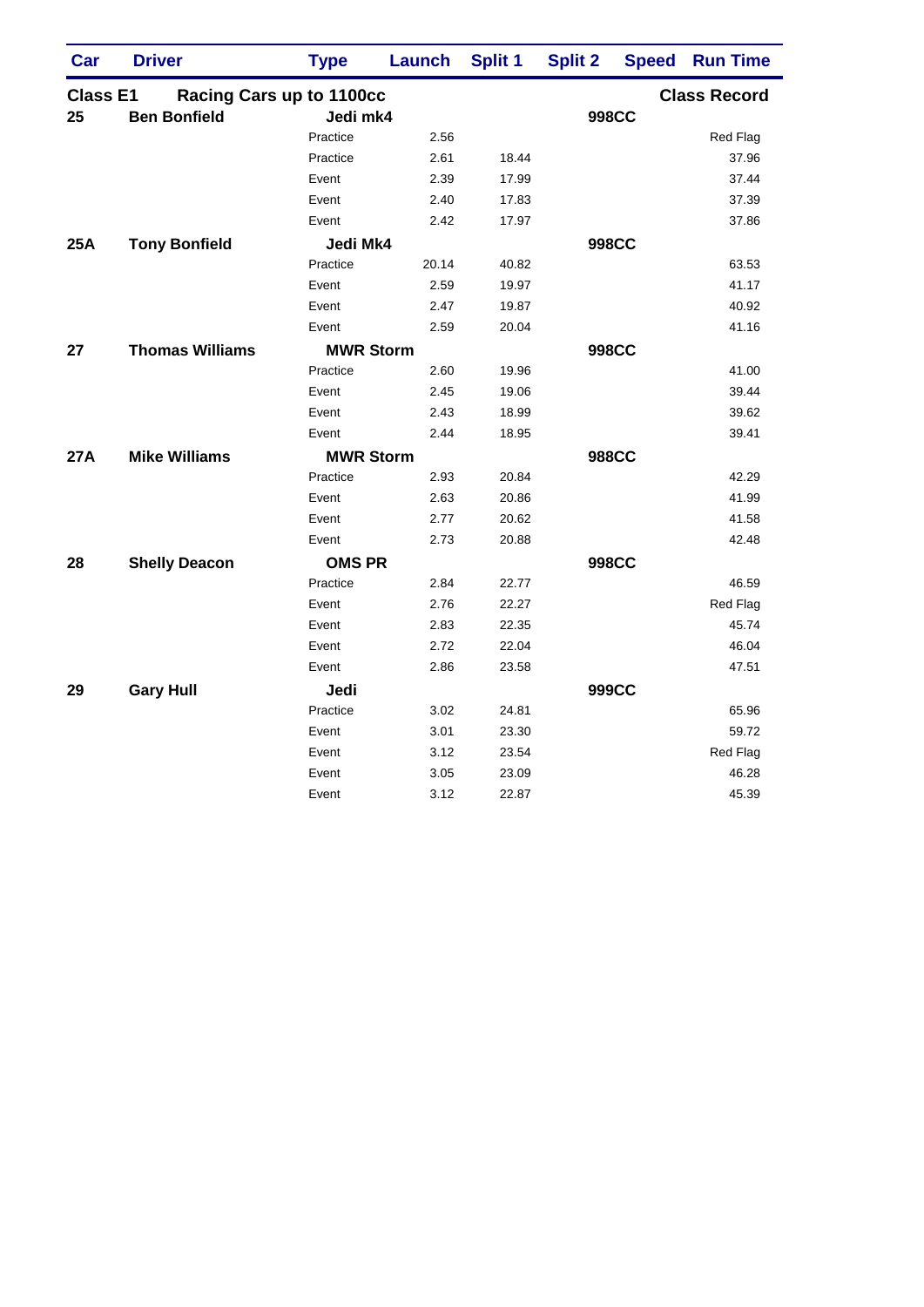| Car             | <b>Driver</b>                            | <b>Type</b>         | Launch | <b>Split 1</b> | <b>Split 2</b> | <b>Speed</b> | <b>Run Time</b>     |
|-----------------|------------------------------------------|---------------------|--------|----------------|----------------|--------------|---------------------|
| <b>Class E2</b> | Racing Cars over 1100cc and up to 1600cc |                     |        |                |                |              | <b>Class Record</b> |
| 18              | <b>Andrew Forsyth</b>                    | <b>OMS CF04</b>     |        |                | 1400CC         |              |                     |
|                 |                                          | Practice            | 2.77   | 18.86          |                |              | 39.40               |
|                 |                                          | Event               | 2.51   | 18.49          |                |              | 38.07               |
|                 |                                          | Event               | 2.47   | 18.10          |                |              | 37.49               |
|                 |                                          | Event               | 2.46   | 18.20          |                |              | 37.55               |
| 19              | <b>Jason Tunnicliffe</b>                 | <b>Empire evo 2</b> |        |                | 1596CC         |              |                     |
|                 |                                          | Practice            | 2.57   | 19.62          |                |              | 40.28               |
|                 |                                          | Event               | 2.34   | 18.06          |                |              | 37.14               |
|                 |                                          | Event               | 2.30   | 17.93          |                |              | 37.08               |
|                 |                                          | Event               | 2.36   | 17.81          |                |              | 37.22               |
| 20              | <b>Paul Reynolds</b>                     | Oms                 |        |                | 3009CC         |              |                     |
|                 |                                          | Practice            | 2.97   | 22.80          |                |              | 45.36               |
|                 |                                          | Event               | 2.75   | 19.75          |                |              | 40.60               |
|                 |                                          | Event               | 2.57   | 19.44          |                |              | 39.73               |
| 22              | <b>Tom Reeves</b>                        | <b>Empire Evo</b>   |        |                | 1585CC         |              |                     |
|                 |                                          | Practice            | 3.24   | 27.54          |                |              | 51.82               |
|                 |                                          | Event               | 2.49   | 24.17          |                |              | 58.71               |
|                 |                                          | Event               | 2.51   | 21.05          |                |              | 42.94               |
|                 |                                          | Event               | 2.73   | 20.77          |                |              | 42.08               |
| 23              | <b>Steve Snell</b>                       | <b>Ralt RT35</b>    |        |                | <b>1598CC</b>  |              |                     |
|                 |                                          | Practice            | 2.75   | 20.76          |                |              | 43.04               |
|                 |                                          | Event               | 2.62   | 19.73          |                |              | 41.11               |
|                 |                                          | Event               | 2.66   | 19.77          |                |              | 41.14               |
|                 |                                          | Event               | 2.60   | 19.92          |                |              | 41.69               |
| <b>Class E3</b> | Racing Cars over 1600cc and up to 2000cc |                     |        |                |                |              | <b>Class Record</b> |
| 11              | <b>Tony Wiltshire</b>                    | <b>Ralt RT34</b>    |        |                | 1998CC         |              |                     |
|                 |                                          | Practice            | 2.97   | 20.32          |                |              | 41.57               |
|                 |                                          | Event               | 2.61   | 19.08          |                |              | 38.81               |
|                 |                                          | Event               | 2.53   | 18.14          |                |              | 37.62               |
|                 |                                          | Event               | 2.63   | 18.51          |                |              | 38.12               |
| 14              | <b>Kevin Frost</b>                       | <b>KMD 004</b>      |        |                | <b>1988CC</b>  |              |                     |
|                 |                                          | Practice            | 3.16   | 22.02          |                |              | 45.02               |
|                 |                                          | Event               | 2.81   | 21.08          |                |              | 42.77               |
|                 |                                          | Event               | 3.11   | 21.31          |                |              | 43.33               |
|                 |                                          | Event               | 2.92   | 21.08          |                |              | 42.87               |
| 15              | <b>Richard John Opie</b>                 | <b>Ralt RT3</b>     |        |                | 1998CC         |              |                     |
|                 |                                          | Practice            | 2.80   | 22.51          |                |              | 45.72               |
|                 |                                          | Event               | 2.62   | 21.11          |                |              | 43.06               |
|                 |                                          | Event               | 2.60   | 20.88          |                |              | 42.63               |
|                 |                                          | Event               | 2.65   | 21.10          |                |              | 43.34               |
|                 |                                          |                     |        |                |                |              |                     |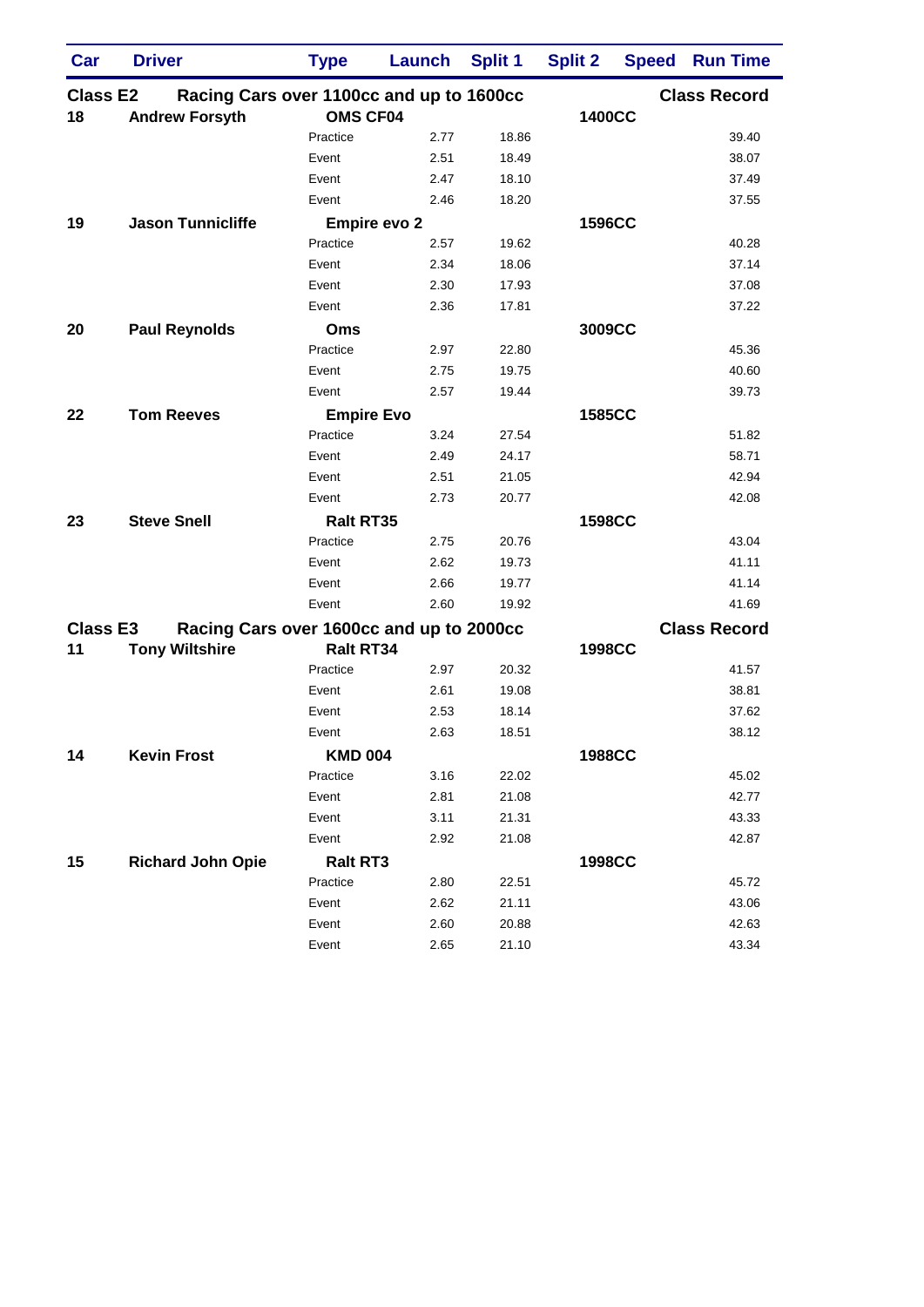| Car             | <b>Driver</b>                          | <b>Type</b>        | Launch                       | <b>Split 1</b> | <b>Split 2</b> |            | <b>Speed Run Time</b> |
|-----------------|----------------------------------------|--------------------|------------------------------|----------------|----------------|------------|-----------------------|
| <b>Class F1</b> | <b>Downton Motor Club Speed Series</b> |                    | <b>Mini Cooper S R53</b>     |                |                |            | <b>Class Record</b>   |
| 39              | <b>Zak Cobb</b>                        |                    | 1598CC                       |                |                |            |                       |
|                 |                                        | Practice           | 3.22                         | 23.60          |                |            | 48.13                 |
|                 |                                        | Event              | 3.21                         | 22.89          |                |            | 46.69                 |
|                 |                                        | Event              | 3.21                         | 22.96          |                |            | 47.09                 |
|                 |                                        | Event              | 3.27                         | 22.71          |                |            | 46.55                 |
| 40              | <b>Ethan Cobb</b>                      |                    | Mini cooper s                |                | <b>1598CC</b>  |            |                       |
|                 |                                        | Practice           | 3.35                         | 24.39          |                |            | 49.96                 |
|                 |                                        | Event              | 3.28                         | 23.82          |                |            | 48.97                 |
|                 |                                        | Event              | 3.34                         | 28.34          |                |            | 67.42                 |
| 41              | <b>John Hill</b>                       |                    | <b>BMW Mini Coopers</b>      |                | <b>1587CC</b>  |            |                       |
|                 |                                        | Practice           | 3.16                         | 25.30          |                |            | 51.44                 |
|                 |                                        | Event              | 3.06                         | 24.16          |                |            | 49.43                 |
|                 |                                        | Event              | 3.04                         | 24.39          |                |            | 49.89                 |
|                 |                                        | Event              | 3.26                         | 24.23          |                |            | 49.46                 |
| 42              | <b>Dominic Bishop</b>                  |                    | <b>BMW Mini Cooper S</b>     |                | <b>1598CC</b>  |            |                       |
|                 |                                        | Practice           | 3.39                         | 24.12          |                |            | 49.34                 |
|                 |                                        | Event              | 3.16                         | 23.79          |                |            | 49.28                 |
|                 |                                        | Event              | 3.20                         | 23.86          |                |            | 50.80                 |
|                 |                                        | Event              | 3.18                         | 23.82          |                |            | 49.08                 |
| 43              | <b>Marc Morris</b>                     |                    | <b>Renault Clio 172 cup</b>  |                | <b>1998CC</b>  |            |                       |
|                 |                                        | Practice           | 3.30                         | 24.28          |                |            | 49.79                 |
|                 |                                        | Event              | 3.46                         | 23.59          |                |            | 48.27                 |
|                 |                                        | Event              | 3.28                         | 23.69          |                |            | 49.17                 |
|                 |                                        | Event              | 3.31                         | 23.57          |                |            | 48.35                 |
| 45              | <b>Steve Jarrett</b>                   |                    | <b>BMW Mini Cooper S R53</b> |                | 1598CC         |            |                       |
|                 |                                        | Practice           | 3.55                         | 26.01          |                |            | 52.50                 |
|                 |                                        | Event              | 3.34                         | 25.27          |                |            | 50.70                 |
|                 |                                        | Event              | 3.66                         | 25.41          |                |            | 50.52                 |
|                 |                                        | Event              | 3.36                         | 25.25          |                |            | 51.32                 |
| 47              | <b>Kevin Taylor</b>                    | <b>Austin Mini</b> |                              |                | 1380CC         |            |                       |
|                 |                                        | Practice           | 3.44                         | 26.76          |                |            | 54.98                 |
|                 |                                        | Event              | 3.36                         | 26.32          |                |            | 54.43                 |
|                 |                                        | Event              | 3.30                         | 25.48          |                |            | 52.15                 |
|                 |                                        | Event              | 3.39                         | 26.00          |                |            | 52.66                 |
|                 |                                        |                    |                              |                |                |            |                       |
| 47A             | <b>Steve Harris</b>                    | Practice           |                              |                |                | <b>OCC</b> |                       |
|                 |                                        |                    | 3.41                         | 26.56          |                |            | 55.65                 |
|                 |                                        | Event<br>Event     | 3.28                         | 26.08<br>25.99 |                |            | 54.16<br>53.98        |
|                 |                                        |                    | 3.38                         |                |                |            |                       |
| <b>Class F2</b> | <b>MG Car Club</b>                     |                    |                              |                |                |            | <b>Class Record</b>   |
| 33              | <b>Ben Rolls</b>                       | <b>AH Sprite</b>   |                              |                | 1380CC         |            |                       |
|                 |                                        | Practice           | 2.85                         | 21.59          |                |            | 44.68                 |
|                 |                                        | Event              | 2.67                         | 20.88          |                |            | 44.12                 |
|                 |                                        | Event              | 2.73                         | 40.14          |                |            | Fail                  |
| 36              | <b>Roy Clarke</b>                      | <b>MG Midget</b>   |                              |                | 1330CC         |            |                       |
|                 |                                        | Practice           | 3.17                         | 27.19          |                |            | 56.11                 |
|                 |                                        | Event              | 3.14                         | 25.56          |                |            | 53.66                 |
|                 |                                        | Event              | 3.20                         | 26.15          |                |            | 54.15                 |
|                 |                                        | Event              | 3.46                         | 26.00          |                |            | 53.52                 |
| 37              | <b>Robert Bell</b>                     | <b>MG MGF</b>      |                              |                | 1796CC         |            |                       |
|                 |                                        | Practice           | 3.30                         | 25.62          |                |            | 52.05                 |
|                 |                                        | Event              | 3.21                         | 24.59          |                |            | 50.85                 |
|                 |                                        | Event              | 3.15                         | 24.72          |                |            | 50.97                 |
|                 |                                        | Event              | 3.08                         | 24.20          |                |            | 50.30                 |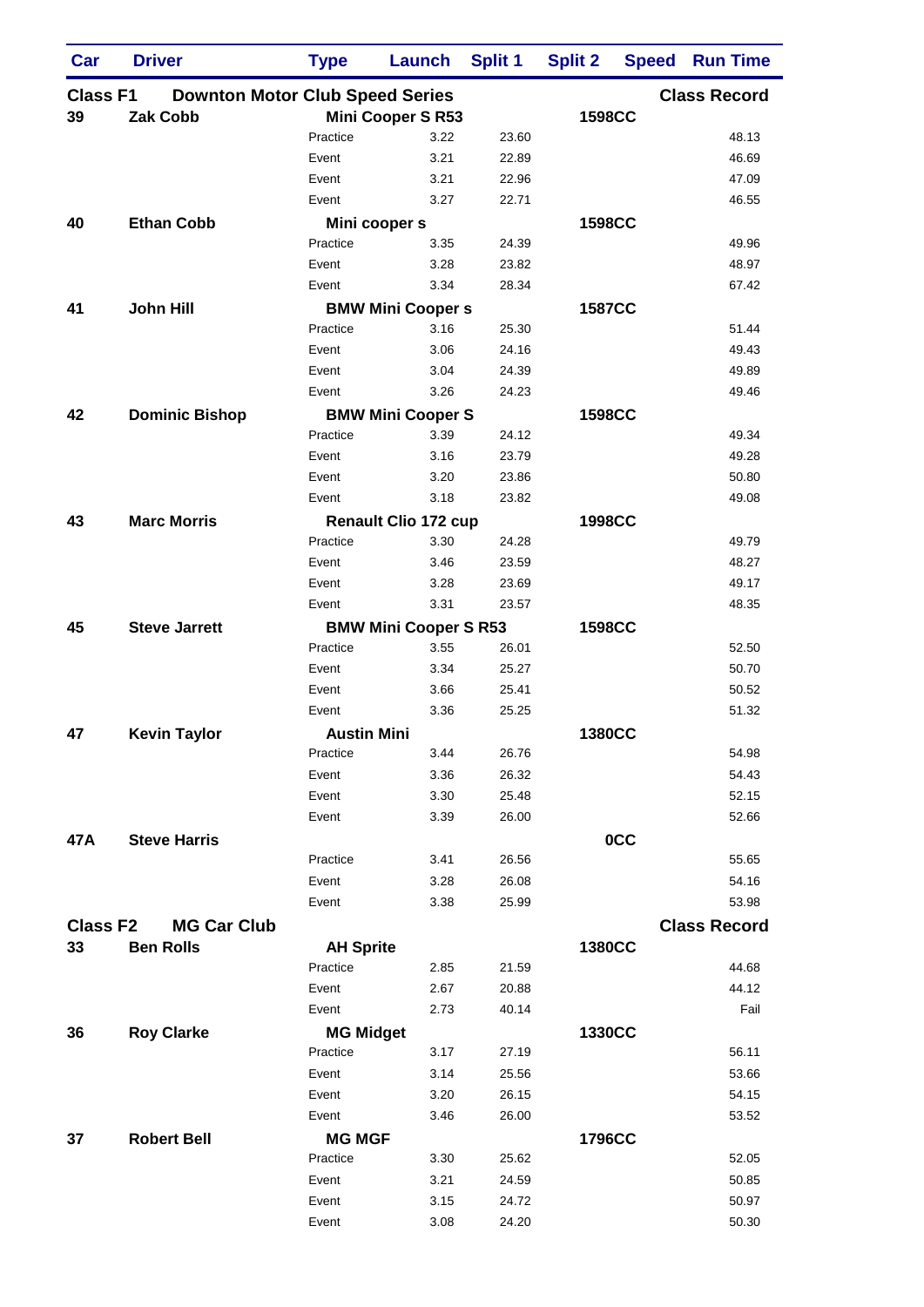| Car | <b>Driver</b>                | <b>Type</b>     | Launch | <b>Split 1</b> | <b>Split 2</b> |              | <b>Speed Run Time</b> |
|-----|------------------------------|-----------------|--------|----------------|----------------|--------------|-----------------------|
|     | Class Z250 Bikes up to 250cc |                 |        |                |                |              | <b>Class Record</b>   |
| 244 | <b>Patrick Evans</b>         | <b>KTM</b>      |        |                |                | <b>249CC</b> |                       |
|     |                              | Practice        | 2.77   | 23.35          |                |              | 48.78                 |
|     |                              | Practice        | 2.68   | 22.35          |                |              | 46.48                 |
|     |                              | Event           | 2.61   | 22.66          |                |              | 47.20                 |
|     |                              | Event           | 2.62   | 22.19          |                |              | 46.36                 |
| 283 | <b>George Scott</b>          | Yamaha          |        |                |                | <b>249CC</b> |                       |
|     |                              | Practice        | 2.90   | 25.08          |                |              | 50.96                 |
|     |                              | Practice        | 2.77   | 23.19          |                |              | 47.69                 |
|     |                              | Event           | 2.91   | 22.89          |                |              | 47.27                 |
|     |                              | Event           | 2.74   | 22.56          |                |              | 46.90                 |
| 292 | <b>Sam Bennett</b>           | <b>Honda CR</b> |        |                |                | <b>250CC</b> |                       |
|     |                              | Practice        | 3.00   | 25.82          |                |              | 52.27                 |
|     |                              | Practice        | 2.89   | 23.76          |                |              | 49.32                 |
|     |                              | Event           | 2.75   | 23.93          |                |              | 48.82                 |
|     |                              | Event           | 2.94   | 25.56          |                |              | 52.50                 |
| 313 | <b>Simon Wilson</b>          | Yamaha RD       |        |                |                | 350CC        |                       |
|     |                              | Practice        | 2.91   | 24.06          |                |              | 50.24                 |
|     |                              | Practice        | 2.89   | 23.88          |                |              | 49.13                 |
|     |                              | Event           | 2.98   | 24.23          |                |              | 50.53                 |
|     |                              | Event           | 3.00   | 23.79          |                |              | 49.24                 |
| 370 | <b>Mike Tilley</b>           | <b>Honda CR</b> |        |                |                | <b>280CC</b> |                       |
|     |                              | Practice        | 2.61   | 22.28          |                |              | 46.94                 |
|     |                              | Practice        | 2.59   | 21.53          |                |              | 45.33                 |
|     |                              | Event           | 2.56   | 21.51          |                |              | 45.37                 |
|     |                              | Event           | 2.59   | 21.39          |                |              | 45.14                 |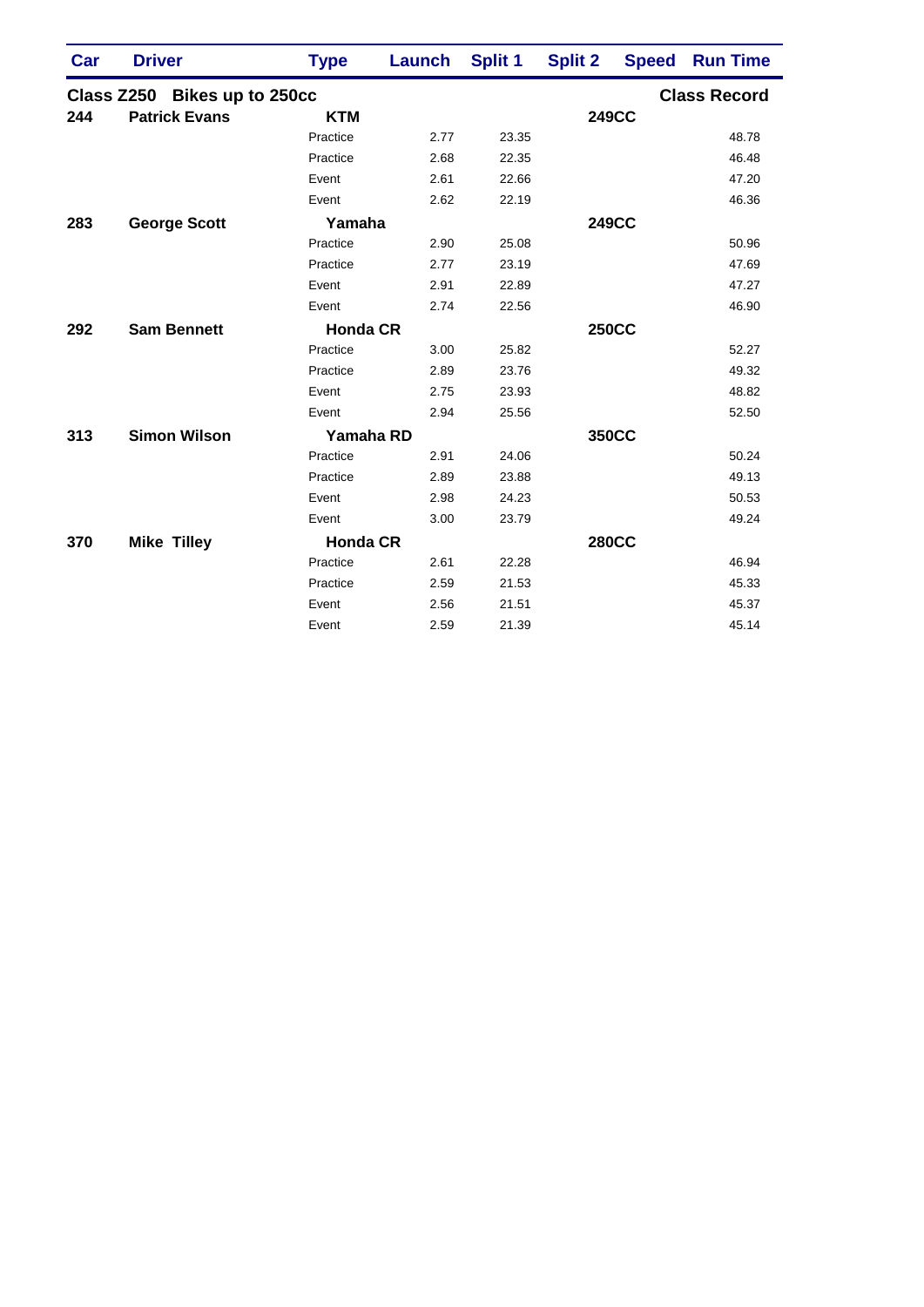| Car | <b>Driver</b>                | <b>Type</b>        | Launch      | <b>Split 1</b> | <b>Split 2</b> | <b>Speed</b> | <b>Run Time</b>     |
|-----|------------------------------|--------------------|-------------|----------------|----------------|--------------|---------------------|
|     | Class Z350 Bikes up to 350cc |                    |             |                |                |              | <b>Class Record</b> |
| 508 | <b>Mark Short</b>            | KTM / CR           |             |                |                | <b>500CC</b> |                     |
|     |                              | Practice           | 2.84        | 23.88          |                |              | 48.61               |
|     |                              | Practice           | 2.72        | 22.39          |                |              | 46.16               |
|     |                              | Event              | 2.67        | 21.77          |                |              | 45.44               |
|     |                              | Event              | 2.77        | 22.46          |                |              | 46.09               |
| 514 | <b>Leila Williams</b>        |                    | Kawaski ZXR |                |                | <b>400CC</b> |                     |
|     |                              | Practice           | 3.19        | 30.10          |                |              | 61.01               |
|     |                              | Practice           | 2.92        | 28.61          |                |              | 59.24               |
|     |                              | Event              | 2.89        | 27.10          |                |              | 55.90               |
| 525 | <b>Gary Vernon</b>           | <b>TM</b>          |             |                |                | 449CC        |                     |
|     |                              | Practice           | 3.04        | 24.58          |                |              | 51.30               |
|     |                              | Practice           | 2.76        | 23.66          |                |              | 49.32               |
|     |                              | Event              | 2.78        |                |                |              | Fail                |
|     |                              | Event              | 3.00        | 25.45          |                |              | 51.73               |
| 547 | <b>Richard Thorne</b>        | <b>Suzuki RMZ</b>  |             |                |                | <b>450CC</b> |                     |
|     |                              | Practice           | 3.22        | 25.33          |                |              | 53.33               |
|     |                              | Practice           | 3.14        | 24.94          |                |              | 52.24               |
|     |                              | Event              | 3.06        | 25.09          |                |              | 52.80               |
|     |                              | Event              | 3.05        | 24.59          |                |              | 51.85               |
| 551 | <b>Reg Davis</b>             | <b>KTM</b>         |             |                |                | 373CC        |                     |
|     |                              | Practice           | 3.26        | 27.43          |                |              | 56.65               |
|     |                              | Practice           | 2.93        | 26.53          |                |              | 55.26               |
|     |                              | Event              | 3.10        | 26.79          |                |              | 55.00               |
|     |                              | Event              | 3.22        | 27.18          |                |              | 55.68               |
| 553 | <b>Richard Peaty</b>         | Husquvarna         |             |                |                | <b>450CC</b> |                     |
|     |                              | Practice           | 2.66        | 22.96          |                |              | 46.59               |
|     |                              | Practice           | 2.68        | 21.98          |                |              | 45.15               |
|     |                              | Event              | 2.60        | 21.98          |                |              | 45.07               |
|     |                              | Event              | 2.57        | 22.30          |                |              | 45.71               |
| 561 | <b>Anthony Isaac</b>         | Vellocette         |             |                |                | <b>500CC</b> |                     |
|     |                              | Practice           | 7.36        | 35.59          |                |              | 69.75               |
|     |                              | Practice           | 3.37        | 30.45          |                |              | 63.40               |
|     |                              | Event              | 3.07        | 29.21          |                |              | 63.57               |
|     |                              | Event              | 3.28        | 29.35          |                |              | 61.90               |
| 572 | <b>Alan Chapman</b>          | Kawaski KX         |             |                |                | <b>500CC</b> |                     |
|     |                              | Practice           | 2.73        | 22.45          |                |              | 46.45               |
|     |                              | Practice           | 2.80        | 22.64          |                |              | 46.61               |
|     |                              | Event              | 2.78        | 22.42          |                |              | 46.07               |
|     |                              | Event              | 2.74        | 22.28          |                |              | 46.06               |
| 583 | <b>Callum Short</b>          | <b>KTM</b>         |             |                |                | <b>450CC</b> |                     |
|     |                              | Practice           | 2.58        | 20.95          |                |              | 43.86               |
|     |                              | Practice           | 2.53        | 20.60          |                |              | 42.75               |
|     |                              | Event              | 2.52        | 20.64          |                |              | 43.13               |
|     |                              | Event              | 2.57        | 20.88          |                |              | 43.21               |
| 590 | <b>Keith Haines</b>          | <b>Aprilia SXV</b> |             |                |                | 449CC        |                     |
|     |                              | Practice           | 2.77        | 22.36          |                |              | 46.53               |
|     |                              | Practice           | 2.72        | 21.64          |                |              | 44.83               |
|     |                              | Event              | 2.69        | 22.12          |                |              | 45.89               |
|     |                              | Event              | 2.73        | 21.80          |                |              | 45.06               |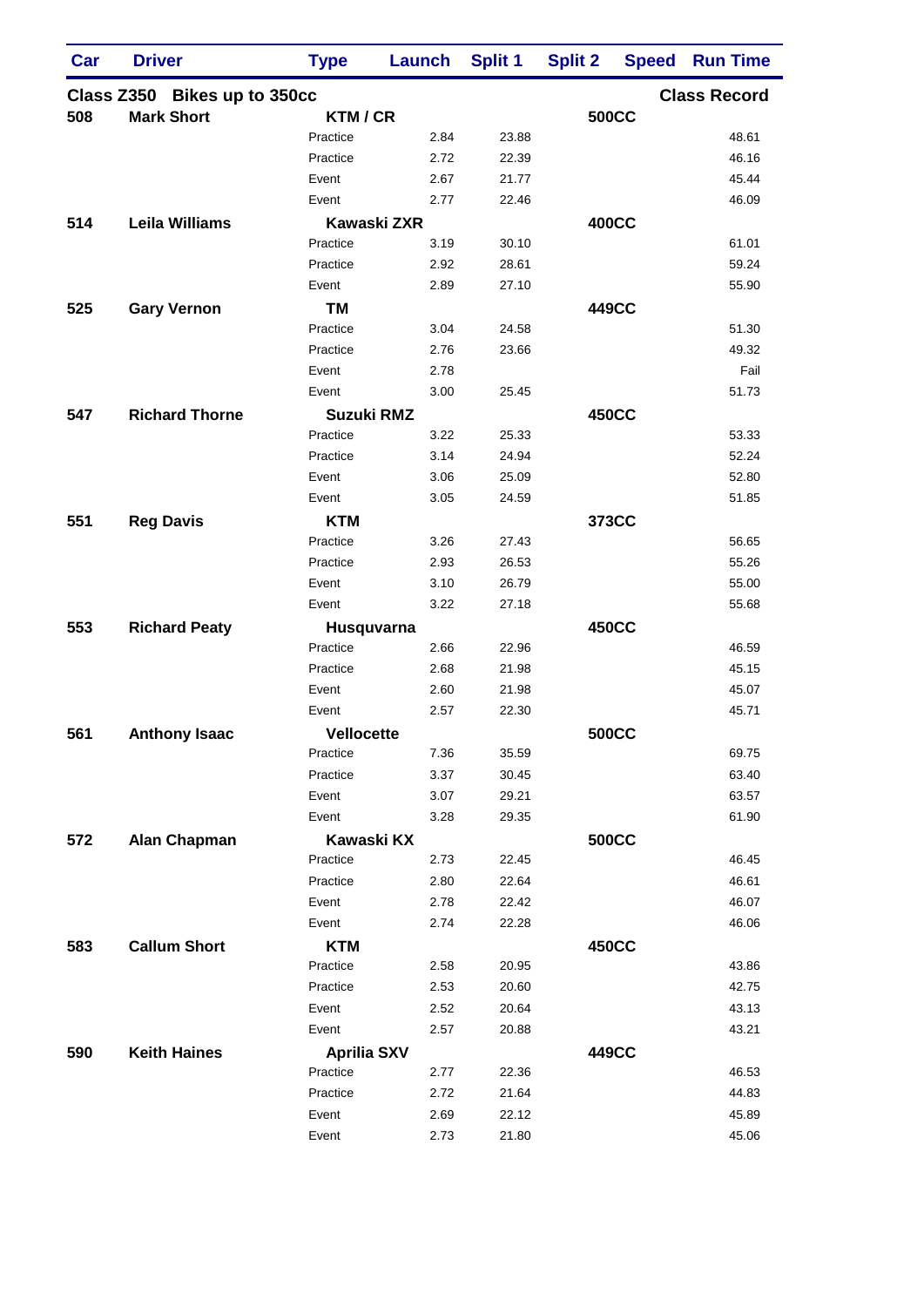| Car | <b>Driver</b>                | <b>Type</b>                  | Launch | <b>Split 1</b> | <b>Split 2</b> |              | <b>Speed Run Time</b> |
|-----|------------------------------|------------------------------|--------|----------------|----------------|--------------|-----------------------|
| 592 | <b>Trevor Stacey</b>         | <b>Honda CRF</b>             |        |                |                | <b>450CC</b> |                       |
|     |                              | Practice                     | 3.32   | 27.70          |                |              | 55.99                 |
|     |                              | Practice                     | 3.16   | 26.53          |                |              | 54.34                 |
|     |                              | Event                        | 3.27   | 27.47          |                |              | 55.56                 |
|     |                              | Event                        | 3.07   | 27.01          |                |              | 54.50                 |
|     | Class Z500 Bikes up to 500cc |                              |        |                |                |              | <b>Class Record</b>   |
| 1   | <b>Tom Short</b>             | <b>KTM</b>                   |        |                |                | 650CC        |                       |
|     |                              | Practice                     | 2.58   | 20.98          |                |              | 42.91                 |
|     |                              | Practice                     | 2.57   | 20.65          |                |              | 42.56                 |
|     |                              | Event                        | 2.55   | 20.34          |                |              | 42.15                 |
|     |                              | Event                        | 2.39   | 20.03          |                |              | 41.93                 |
| 3   | <b>Paul Jeffery</b>          | <b>KTM</b>                   |        |                |                | 638CC        |                       |
|     |                              | Practice                     | 2.46   | 20.79          |                |              | 43.21                 |
|     |                              | Practice                     | 2.37   | 20.35          |                |              | 42.23                 |
|     |                              | Event                        | 2.35   | 20.22          |                |              | 42.47                 |
|     |                              | Event                        | 2.42   | 20.22          |                |              | 42.00                 |
| 8   | <b>Guy Ursell</b>            | <b>KTM</b>                   |        |                |                | 613CC        |                       |
|     |                              | Practice                     | 2.69   | 22.22          |                |              | 45.73                 |
|     |                              | Practice                     | 2.59   | 21.28          |                |              | 43.94                 |
|     |                              | Event                        | 2.62   | 21.55          |                |              | 44.56                 |
|     |                              | Event                        | 2.61   | 21.62          |                |              | 44.65                 |
| 10  | <b>Pete Short</b>            | <b>KTM</b>                   |        |                |                | <b>637CC</b> |                       |
|     |                              | Practice                     | 2.49   | 20.73          |                |              | 43.41                 |
|     |                              | Practice                     | 2.43   | 20.87          |                |              | 43.47                 |
|     |                              | Event                        | 2.51   | 20.88          |                |              | 43.29                 |
|     |                              | Event                        | 2.43   | 20.38          |                |              | 42.81                 |
| 587 | <b>Stephen Butler</b>        | <b>Suzuki TL</b>             |        |                | 1080CC         |              |                       |
|     |                              | Practice                     | 3.00   | 25.07          |                |              | 52.12                 |
|     |                              | Practice                     | 2.80   | 23.39          |                |              | 49.08                 |
|     |                              | Event                        | 2.82   | 23.50          |                |              | 48.75                 |
|     |                              | Event                        | 2.86   | 23.50          |                |              | 49.15                 |
| 744 | <b>Chris Keates</b>          | <b>KTM</b>                   |        |                |                | 560CC        |                       |
|     |                              | Practice                     | 2.80   | 22.98          |                |              | 47.75                 |
|     |                              | Practice                     | 2.68   | 22.52          |                |              | 46.47                 |
|     |                              | Event                        | 2.70   | 22.35          |                |              | 45.88                 |
|     |                              | Event                        | 2.65   | 22.10          |                |              | 45.62                 |
| 777 | <b>Tommy Hodges</b>          | <b>KTM</b>                   |        |                |                | 628CC        |                       |
|     |                              | Practice                     | 2.62   | 20.83          |                |              | 43.31                 |
|     |                              | Practice                     | 2.52   | 20.54          |                |              | 42.94                 |
|     |                              | Event                        | 2.50   | 20.26          |                |              | 42.27                 |
|     |                              | Event                        | 2.55   | 20.07          |                |              | 42.25                 |
|     |                              |                              |        |                |                |              |                       |
| 797 | <b>Ronald King</b>           | <b>Suzuki SV</b><br>Practice | 3.34   | 28.05          |                | 650CC        | 58.92                 |
|     |                              | Practice                     | 2.99   | 26.51          |                |              | 56.64                 |
|     |                              | Event                        | 3.11   | 26.42          |                |              | 54.74                 |
|     |                              | Event                        | 2.83   | 25.68          |                |              | 55.01                 |
|     |                              |                              |        |                |                |              |                       |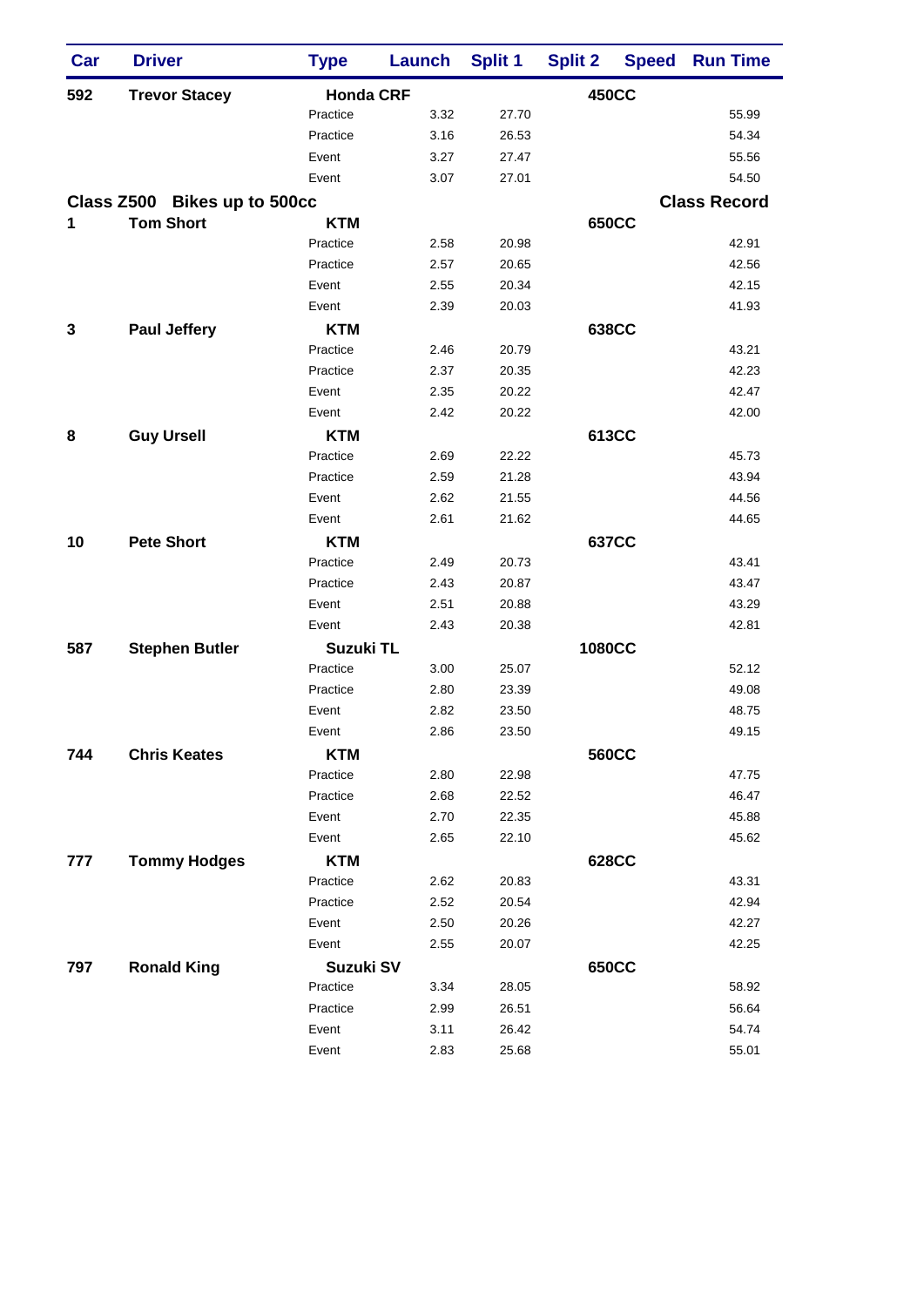| Car | <b>Driver</b>                | <b>Type</b>        | Launch             | <b>Split 1</b> | <b>Split 2</b> | <b>Speed</b> | <b>Run Time</b>     |
|-----|------------------------------|--------------------|--------------------|----------------|----------------|--------------|---------------------|
|     | Class Z750 Bikes up to 750cc |                    |                    |                |                |              | <b>Class Record</b> |
| 6   | <b>Stu Mills</b>             | <b>KTM</b>         |                    |                | 1301CC         |              |                     |
|     |                              | Practice           | 2.65               | 22.20          |                |              | 45.69               |
|     |                              | Practice           | 2.72               | 21.91          |                |              | 44.92               |
|     |                              | Event              | 2.66               | 21.58          |                |              | 45.18               |
|     |                              | Event              | 2.83               | 22.16          |                |              | 45.79               |
| 800 | <b>Alan Jolly</b>            | <b>KTM</b>         |                    |                |                | <b>990CC</b> |                     |
|     |                              | Practice           | 2.60               | 21.61          |                |              | 45.04               |
|     |                              | Practice           | 2.54               | 21.09          |                |              | 44.04               |
|     |                              | Event              | 2.62               | 21.49          |                |              | 44.70               |
|     |                              | Event              | 2.70               | 21.52          |                |              | 45.08               |
| 814 | <b>Gareth Plunkett</b>       | <b>Suzuki TL</b>   |                    |                |                | <b>998CC</b> |                     |
|     |                              | Practice           | 2.94               | 26.28          |                |              | 53.96               |
|     |                              | Practice           | 2.81               | 26.56          |                |              | 53.39               |
|     |                              | Event              | 2.97               | 26.18          |                |              | 53.07               |
|     |                              | Event              | 2.97               | 26.68          |                |              | 53.76               |
| 819 | <b>Matthew Moggridge</b>     | <b>Suzuki TL</b>   |                    |                | 1080CC         |              |                     |
|     |                              | Practice           | 2.76               | 23.00          |                |              | 47.67               |
|     |                              | Practice           | 2.79               | 22.11          |                |              | 45.84               |
|     |                              | Event              | 2.72               | 21.74          |                |              | 45.02               |
|     |                              | Event              | 2.81               | 22.14          |                |              | 45.86               |
| 826 | <b>David Norris</b>          | <b>KTM</b>         |                    |                |                | <b>799CC</b> |                     |
|     |                              | Practice           | 2.96               | 23.12          |                |              | 47.41               |
|     |                              | Practice           | 2.99               | 22.68          |                |              | 46.74               |
|     |                              | Event              | 2.88               | 22.52          |                |              | 46.39               |
|     |                              | Event              | 2.88               | 22.29          |                |              | 45.93               |
| 850 | <b>Alison Self</b>           | <b>Honda VTR</b>   |                    |                |                | 996CC        |                     |
|     |                              | Practice           | 3.45               | 27.46          |                |              | 56.61               |
|     |                              | Practice           | 3.09               | 26.15          |                |              | 56.35               |
|     |                              | Event              | 3.15               | 27.15          |                |              | 57.76               |
|     |                              | Event              | 3.29               | 26.69          |                |              | 55.69               |
| 864 | <b>Pete Ford</b>             |                    | Suzuki (S/charged) |                |                | <b>750CC</b> |                     |
|     |                              | Practice           | 2.53               | 22.85          |                |              | 47.31               |
|     |                              | Practice           | 2.48               | 22.14          |                |              | 46.97               |
|     |                              | Event              | 2.56               | 22.54          |                |              | 47.32               |
|     |                              | Event              | 2.62               | 22.75          |                |              | 47.04               |
|     |                              |                    |                    |                |                |              |                     |
| 868 | <b>Keith Cooper</b>          | Yamaha<br>Practice |                    |                |                | <b>998CC</b> |                     |
|     |                              | Practice           | 3.09<br>2.99       | 28.99          |                |              | 60.83               |
|     |                              |                    |                    | 28.06          |                |              | 57.87               |
|     |                              | Event              | 3.02               | 31.64          |                |              | 67.69               |
|     |                              | Event              | 3.08               | 28.85          |                |              | 60.02               |
| 871 | <b>Mark Williams</b>         | <b>Honda VTR</b>   |                    |                |                | 996CC        |                     |
|     |                              | Practice           | 2.81               | 24.20          |                |              | 49.82               |
|     |                              | Practice           | 2.82               | 22.36          |                |              | 46.25               |
|     |                              | Event              | 2.92               | 23.01          |                |              | 47.65               |
|     |                              | Event              | 2.84               | 23.11          |                |              | 48.42               |